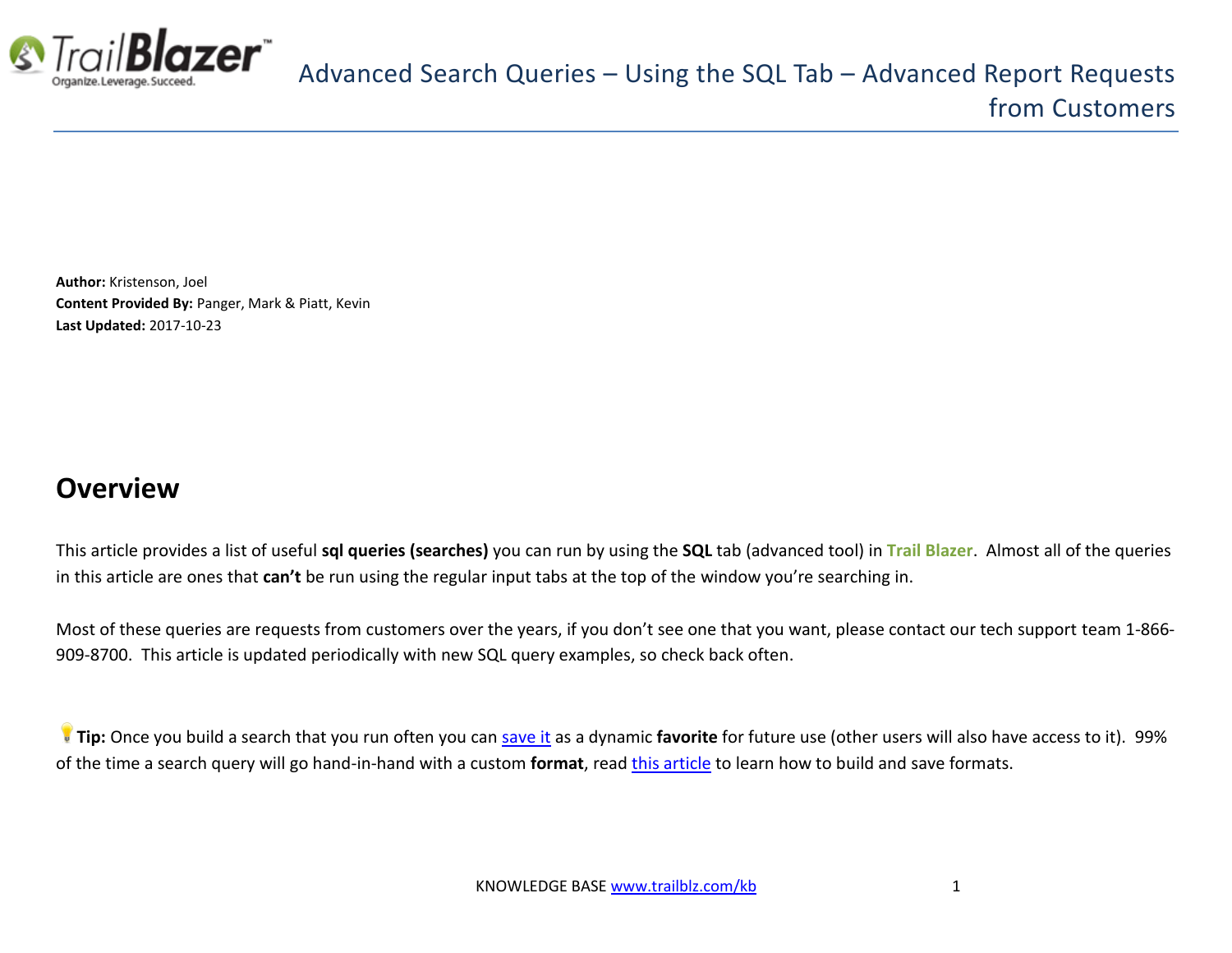

# **How to Use the SQL Tab (Advanced Search Tool)**

The **Trail Blazer** query engine allows you to query **'nearly' everything** stored in the database. But there are some specialized columns and some specialized tasks for which the query engine won't work as provided.

Fortunately we have a tab named **SQL**. This tab allows you to enter criteria not available through the standard query panels. For any SQL users out there, this tab is limited to the **WHERE clause**. No other query elements are allowed.

All **Trail Blazer** columns are identified as **CLxxxxxx** and all tables are identified as **TBxxxxxx** where **CL** means **column** and **TB** means **table**.

At the top of each search window i.e. Donors/Voters (Contacts), Contributions, Addresses, Households, etc. there is a tab called **SQL**. Click on that tab, and **copy-and-paste** the SQL code provided in the different **sections below**. Ex: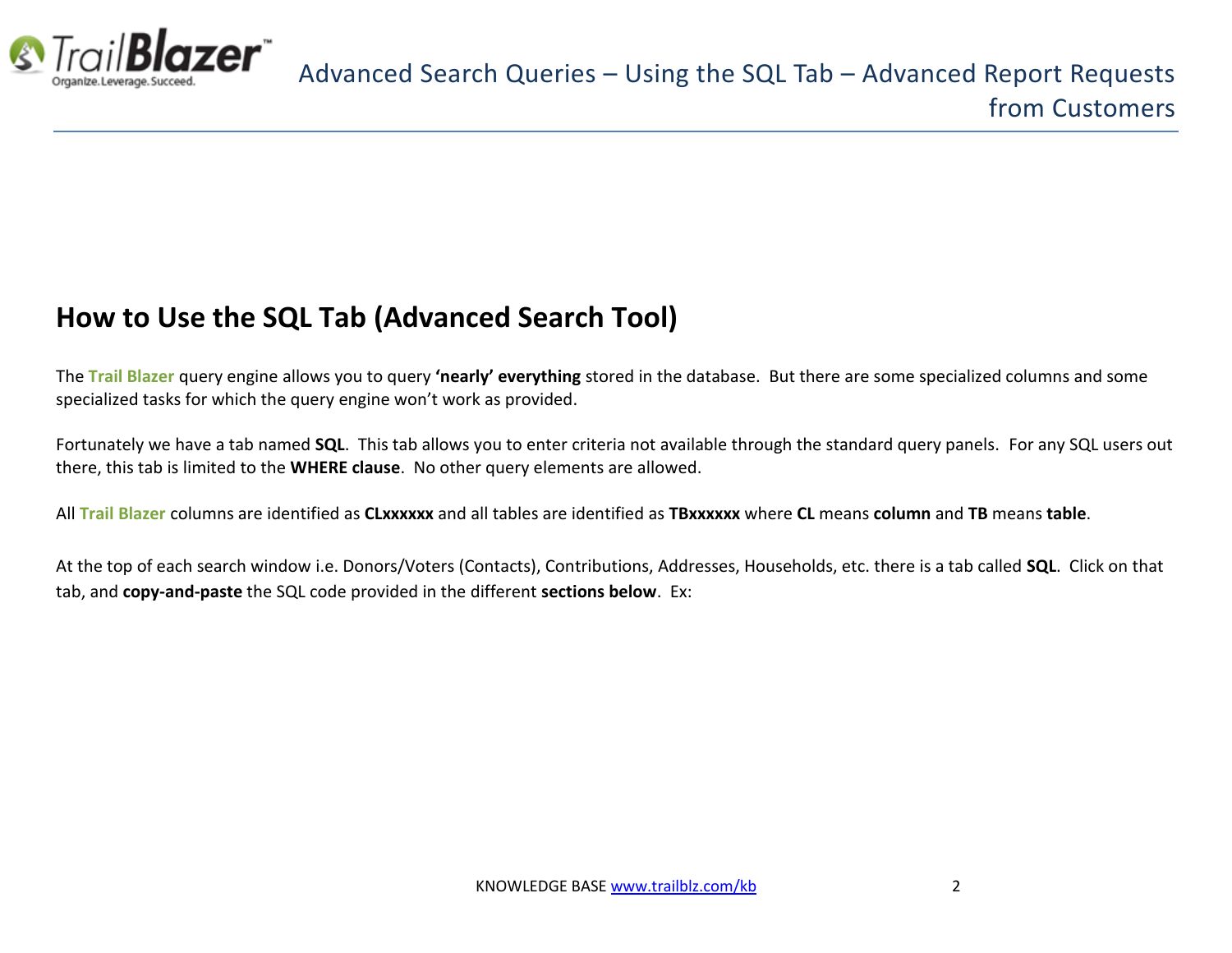

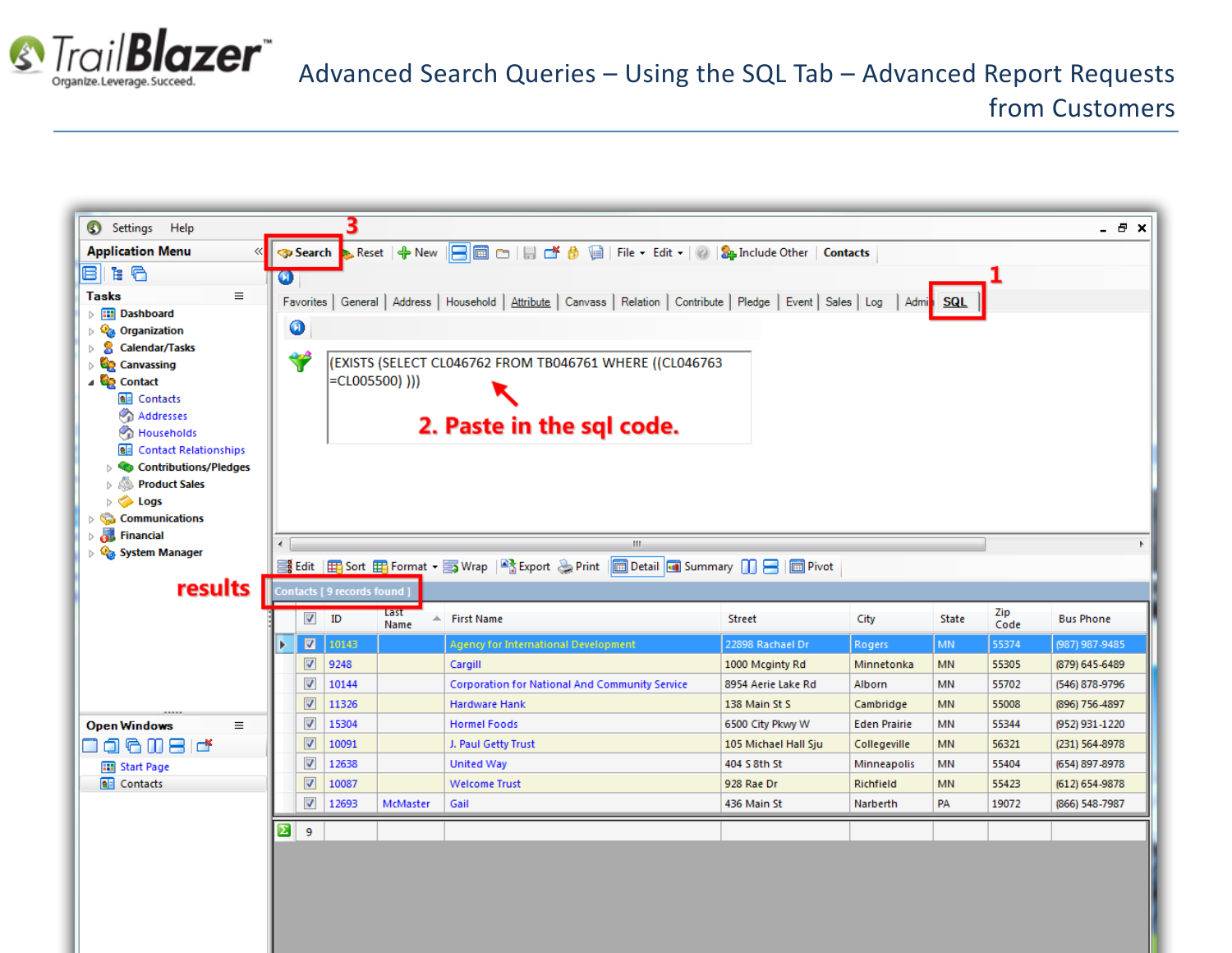

## **Queries from the Voters/Donors/Contacts List**

The following queries are entered from the **Voters** / **Donors / Contacts** list: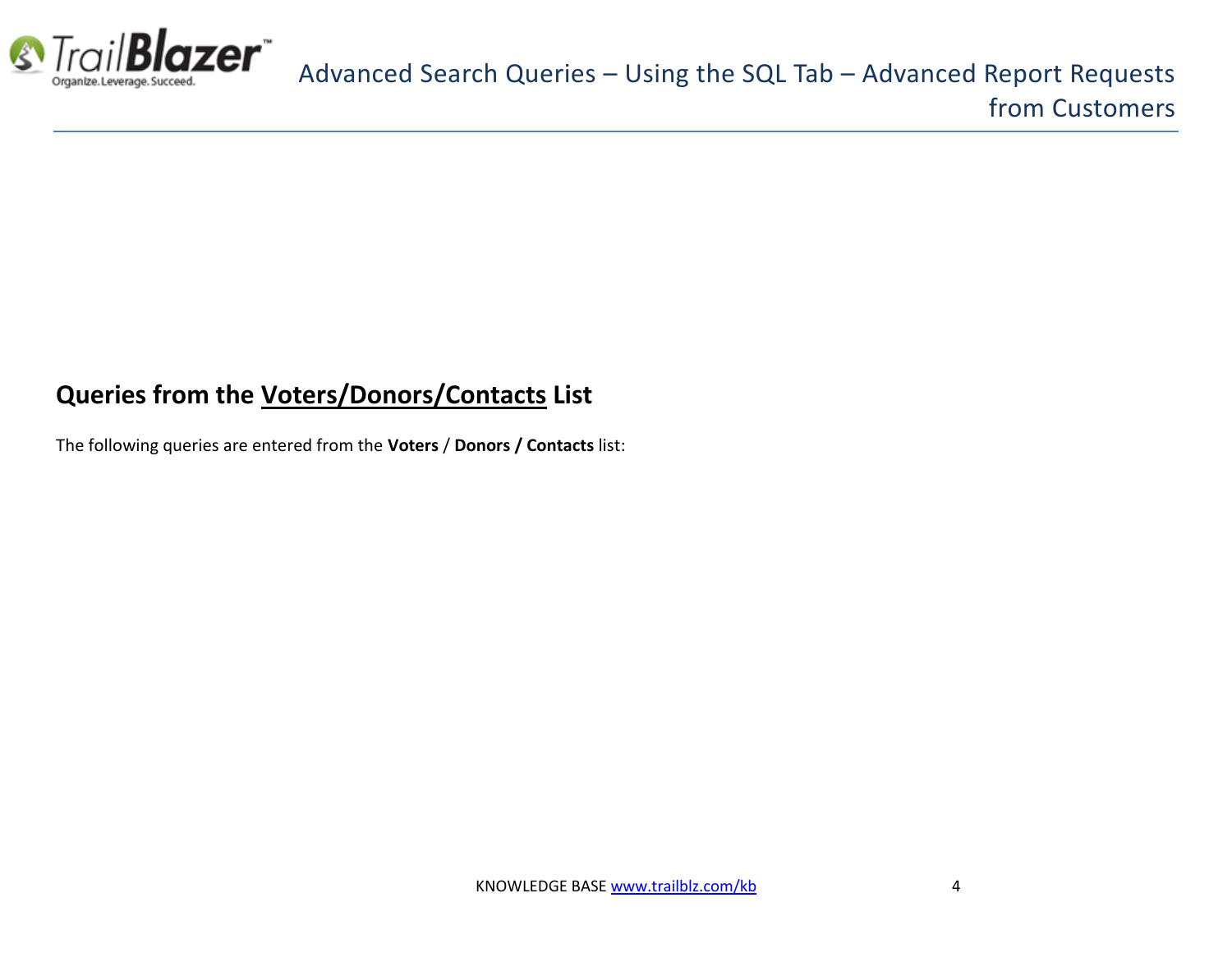

### SQL queries from the Donors/Voters (Contacts) list.

| 3 Settings Help                                                    |                       |               |                                                                          |                  |                        |                |                                                                                                                          |          |           |       | $   \times$ |    |
|--------------------------------------------------------------------|-----------------------|---------------|--------------------------------------------------------------------------|------------------|------------------------|----------------|--------------------------------------------------------------------------------------------------------------------------|----------|-----------|-------|-------------|----|
| <b>Application Menu</b><br>$\ll$                                   |                       |               |                                                                          |                  |                        |                | <b>◆ Search ◆ Reset   + New   日</b> 画 □   目 □ <i>色</i> ■   File + Edit +   ②   <mark>3</mark> p Include Other   Contacts |          |           |       |             |    |
| e i e                                                              | $\bullet$             |               |                                                                          |                  |                        |                |                                                                                                                          |          |           |       |             |    |
| <b>Tasks</b><br>$\equiv$                                           |                       |               |                                                                          |                  |                        |                |                                                                                                                          |          |           |       |             |    |
| <b>Random</b> Dashboard<br>$\triangleright$                        |                       |               |                                                                          |                  |                        |                | Favorites   General   Address   Household   Attribute   Canvass   Relation   Contribute   Pledge   Event   Sales   Log   |          | Admin SQL |       |             |    |
| $\triangleright$ $\mathbf{Q}_0$ Organization                       |                       | $\bullet$     |                                                                          |                  |                        |                |                                                                                                                          |          |           |       |             |    |
| Calendar/Tasks<br>$\triangleright$                                 |                       | Y             |                                                                          |                  |                        |                |                                                                                                                          |          |           |       |             |    |
| $\triangleright$ $\bigcirc$ Canvassing<br>⊿ Contact                |                       |               |                                                                          |                  |                        |                |                                                                                                                          |          |           |       |             |    |
| <b>BE</b> Contacts <                                               |                       |               |                                                                          |                  |                        |                |                                                                                                                          |          |           |       |             |    |
| Addresses                                                          |                       |               |                                                                          |                  |                        |                |                                                                                                                          |          |           |       |             |    |
| Households                                                         |                       |               |                                                                          |                  |                        |                |                                                                                                                          |          |           |       |             |    |
| <b>Contact Relationships</b><br>图目<br><b>Contributions/Pledges</b> |                       |               |                                                                          |                  |                        |                |                                                                                                                          |          |           |       |             |    |
| <b>Product Sales</b><br>dia a                                      |                       |               |                                                                          |                  |                        |                |                                                                                                                          |          |           |       |             |    |
| $\triangleright$ $\bullet$ Logs                                    |                       |               |                                                                          |                  |                        |                |                                                                                                                          |          |           |       |             |    |
| <b>Communications</b><br>$\triangleright$                          |                       |               |                                                                          |                  |                        |                |                                                                                                                          |          |           |       |             |    |
| <b>Financial</b><br>Þ<br><b>Q</b> <sub>a</sub> System Manager<br>Ь | ←⊫                    |               |                                                                          |                  |                        | $\mathbf{H}$ . |                                                                                                                          |          |           |       |             |    |
|                                                                    |                       |               |                                                                          |                  |                        |                |                                                                                                                          |          |           |       |             |    |
|                                                                    |                       |               | Contacts List [ -- enter search criteria above, then press "Search" -- ] |                  |                        |                |                                                                                                                          |          |           |       |             |    |
|                                                                    |                       | $\sqrt{ }$ ID | Title                                                                    | <b>Last Name</b> | $\triangle$ First Name | Address        | <b>Street</b>                                                                                                            | Street 2 | City      | State | Zip         | Ho |
|                                                                    |                       |               |                                                                          |                  |                        | <b>Type</b>    |                                                                                                                          |          |           |       | Code        | Ph |
|                                                                    | $\boldsymbol{\Sigma}$ | $\mathbf 0$   |                                                                          |                  |                        |                |                                                                                                                          |          |           |       |             |    |
|                                                                    |                       |               |                                                                          |                  |                        |                |                                                                                                                          |          |           |       |             |    |
|                                                                    |                       |               |                                                                          |                  |                        |                |                                                                                                                          |          |           |       |             |    |
| <b>Open Windows</b><br>$\equiv$                                    |                       |               |                                                                          |                  |                        |                |                                                                                                                          |          |           |       |             |    |
| 006086                                                             |                       |               |                                                                          |                  |                        |                |                                                                                                                          |          |           |       |             |    |
| <b>H</b> Start Page                                                |                       |               |                                                                          |                  |                        |                |                                                                                                                          |          |           |       |             |    |
| <b>BE</b> Contacts                                                 |                       |               |                                                                          |                  |                        |                |                                                                                                                          |          |           |       |             |    |
|                                                                    |                       |               |                                                                          |                  |                        |                |                                                                                                                          |          |           |       |             |    |
|                                                                    |                       |               |                                                                          |                  |                        |                |                                                                                                                          |          |           |       |             |    |
|                                                                    |                       |               |                                                                          |                  |                        |                |                                                                                                                          |          |           |       |             |    |
|                                                                    |                       |               |                                                                          |                  |                        |                |                                                                                                                          |          |           |       |             |    |
|                                                                    |                       |               |                                                                          |                  |                        |                |                                                                                                                          |          |           |       |             |    |
|                                                                    |                       |               |                                                                          |                  |                        |                |                                                                                                                          |          |           |       |             |    |
|                                                                    |                       |               |                                                                          |                  |                        |                |                                                                                                                          |          |           |       |             |    |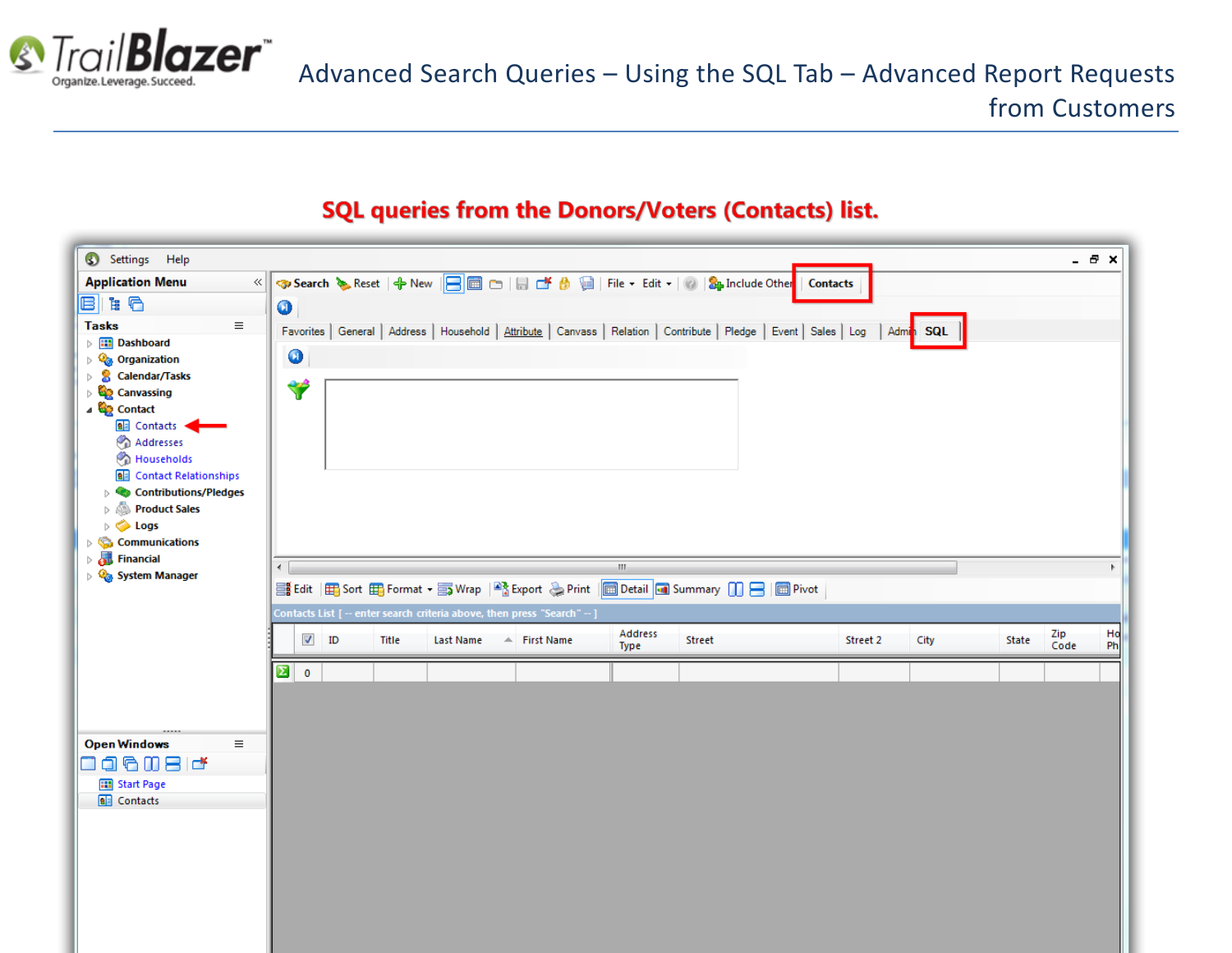

#### **/\* LYBUNT (Donor Gave Last Year But Unfortunately Not This \*/**

(EXISTS (SELECT CL010562 FROM TB010611 WHERE ((CL010595=TB008485.CL005500) AND ((CL010568>=(select CONVERT(varchar,dateadd(year,datediff(year,0,getdate())-1,0),106))) AND (CL010568<(select CONVERT(varchar,dateadd(ms,- 1,dateadd(year,0,dateadd(year,datediff(year,0,getdate()),0))),106))))))) AND (NOT (EXISTS (SELECT CL010562 FROM TB010611 WHERE ((CL010595=TB008485.CL005500) AND ((CL010568>=(select

CONVERT(varchar,dateadd(year,datediff(year,0,getdate()),0),106))) AND (CL010568<(select CONVERT(varchar,dateadd(ms,- 1,dateadd(year,0,dateadd(year,datediff(year,0,getdate())+1,0))),106))))))))

#### **/\* SYBUNT (Donor Gave Some Year But Unfortunately Not This \*/**

(EXISTS (SELECT CL010562 FROM TB010611 WHERE ((CL010595=TB008485.CL005500) AND ((CL010568<(select CONVERT(varchar,dateadd(ms,-1,dateadd(year,0,dateadd(year,datediff(year,0,getdate()),0))),106))))))) AND (NOT (EXISTS (SELECT CL010562 FROM TB010611 WHERE ((CL010595=TB008485.CL005500) AND ((CL010568>=(select CONVERT(varchar,dateadd(year,datediff(year,0,getdate()),0),106))) AND (CL010568<(select CONVERT(varchar,dateadd(ms,- 1,dateadd(year,0,dateadd(year,datediff(year,0,getdate())+1,0))),106))))))))

**/\* New Donors Last Year \*/**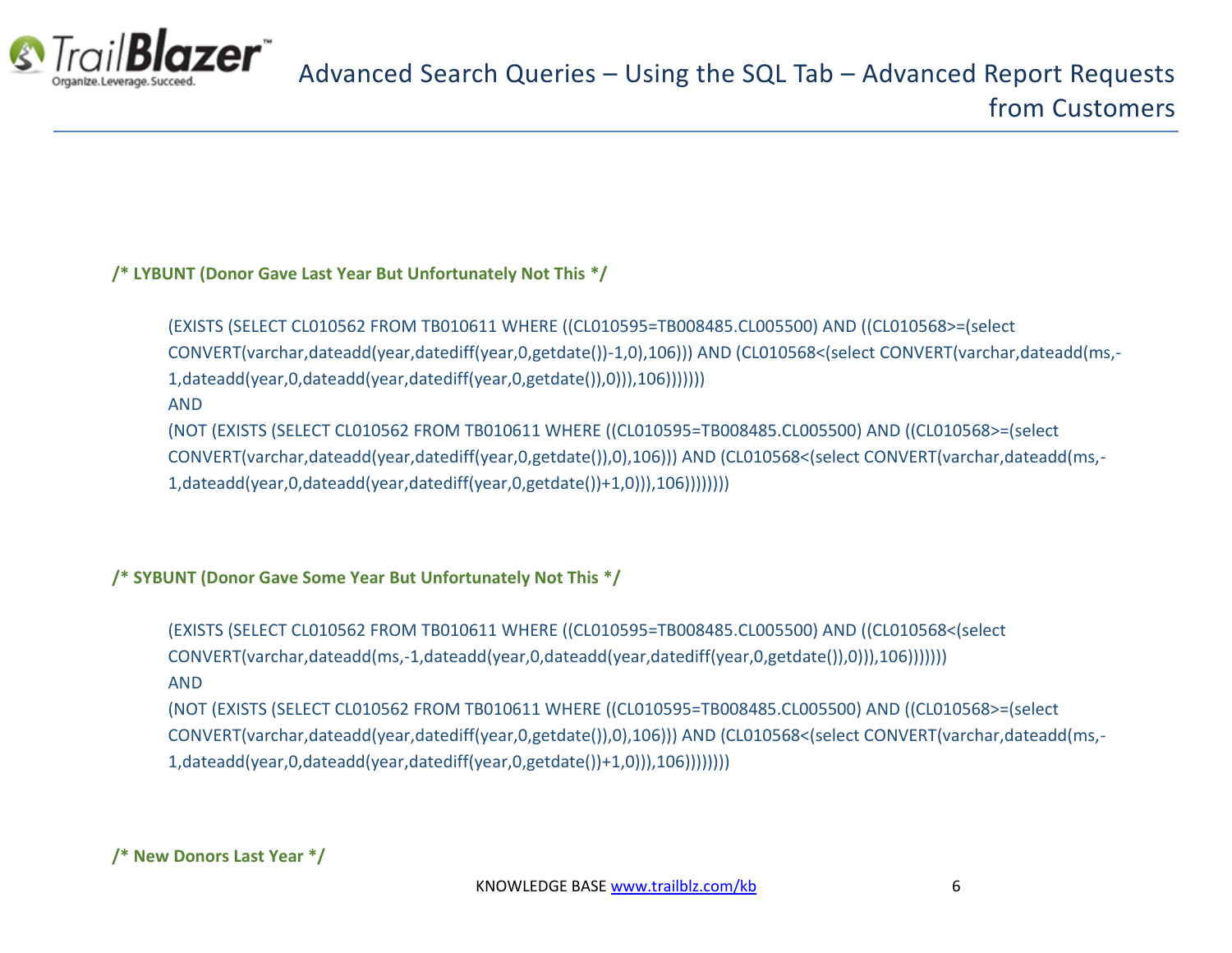

(( EXISTS ( SELECT CL010562 FROM TB010611 WHERE (( CL010595 = TB008485.CL005500 ) AND (( CL010568 >=(select CONVERT(varchar,dateadd(year,datediff(year,0,getdate())-1,0),106))) AND ( CL010568 <=(select CONVERT(varchar,dateadd(ms,- 1,dateadd(year,0,dateadd(year,datediff(year,0,getdate()),0))),106)))))))) AND (NOT (( EXISTS ( SELECT CL010562 FROM TB010611 WHERE (( CL010595 = TB008485.CL005500 ) AND (( CL010568 <(select CONVERT(varchar,dateadd(year,datediff(year,0,getdate())-1,0),106)))))))))

#### **/\* New Donors Last Month \*/**

(( EXISTS ( SELECT CL010562 FROM TB010611 WHERE (( CL010595 = TB008485.CL005500 ) AND (( CL010568 >=( select CONVERT ( varchar,dateadd ( d,- ( day ( dateadd ( m,-1,getdate () -2 ))) ,dateadd ( m,-1,getdate () -1 )) ,106 ))) AND ( CL010568 <=( select CONVERT ( varchar,dateadd ( d, - ( day ( getdate ())) ,getdate ()), 106 ))))))) AND (NOT (( EXISTS ( SELECT CL010562 FROM TB010611 WHERE (( CL010595 = TB008485.CL005500 ) AND (( CL010568 <(select CONVERT(varchar,dateadd(d,-(day(dateadd(m,-1,getdate()-2))),dateadd(m,-1,getdate()-1)),106)))))))))

#### **/\* New Donors This Month \*/**

(( EXISTS ( SELECT CL010562 FROM TB010611 WHERE (( CL010595 = TB008485.CL005500 ) AND (( CL010568 >=(select CONVERT(varchar,dateadd(d,-(day(getdate()-1)),getdate()),106))) AND ( CL010568 <=(select CONVERT(varchar,dateadd(d,- (day(dateadd(m,1,getdate()))),dateadd(m,1,getdate())),106))))))))

KNOWLEDGE BAS[E www.trailblz.com/kb](http://www.trailblz.com/kb) 7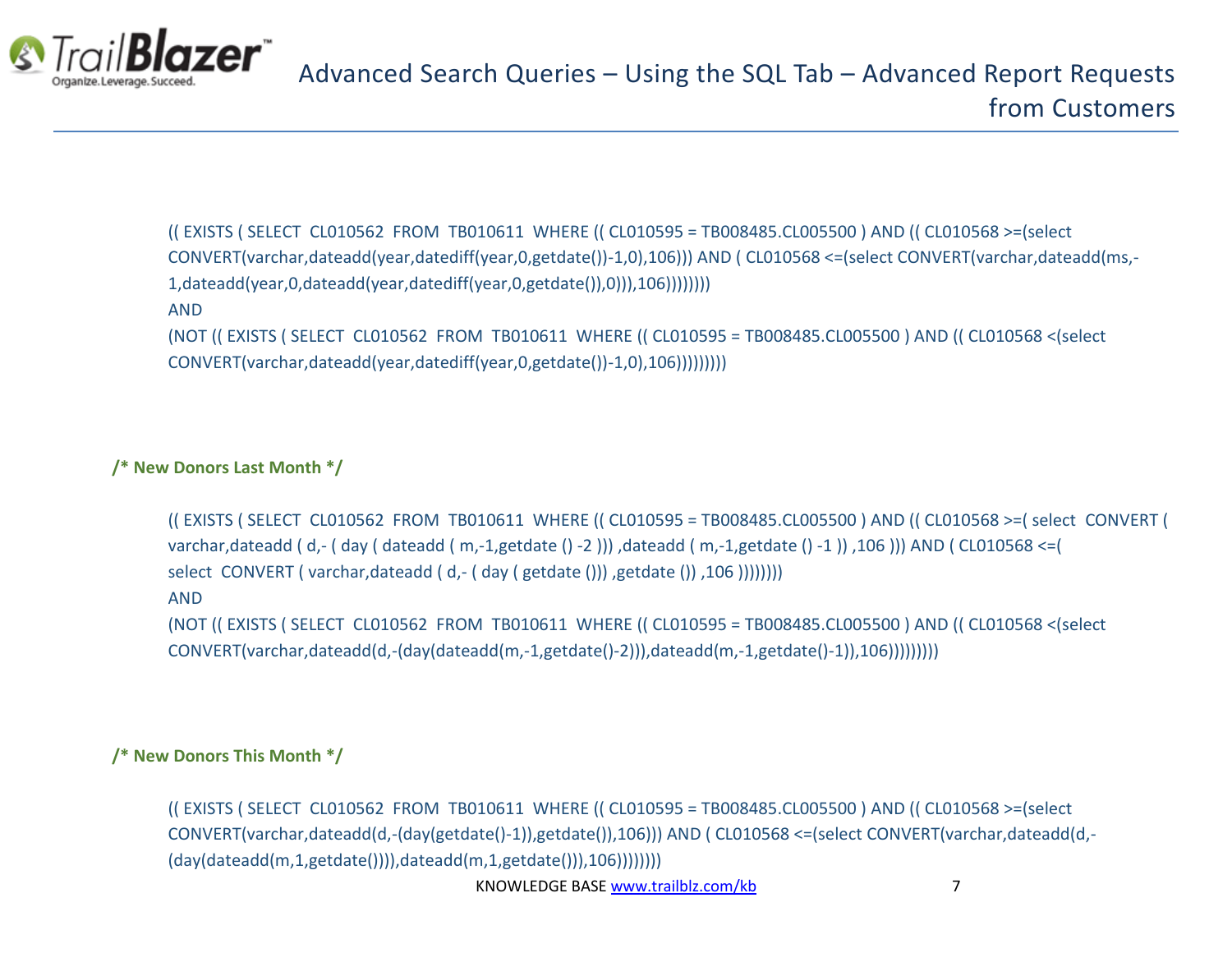

AND

(NOT (( EXISTS ( SELECT CL010562 FROM TB010611 WHERE (( CL010595 = TB008485.CL005500 ) AND (( CL010568 <(select CONVERT(varchar,dateadd(d,-(day(getdate()-1)),getdate()),106)))))))))

**/\* New Donors This Year \*/**

(( EXISTS ( SELECT CL010562 FROM TB010611 WHERE (( CL010595 = TB008485.CL005500 ) AND (( CL010568 >=(select CONVERT(varchar,dateadd(year,datediff(year,0,getdate()),0),106))) AND ( CL010568 <=(select CONVERT(varchar,dateadd(ms,- 1,dateadd(year,0,dateadd(year,datediff(year,0,getdate())+1,0))),106)))))))) AND

(NOT (( EXISTS ( SELECT CL010562 FROM TB010611 WHERE (( CL010595 = TB008485.CL005500 ) AND (( CL010568 <(select CONVERT(varchar,dateadd(year,datediff(year,0,getdate()),0),106)))))))))

**/\* Donors Designated as Matching Employee Donations \*/**

(EXISTS (SELECT CL046762 FROM TB046761 WHERE ((CL046763=CL005500) )))

**/\* Voters or Donors (Contacts) Whose Record Contain a Profile Image \*/**

CL050210 is not null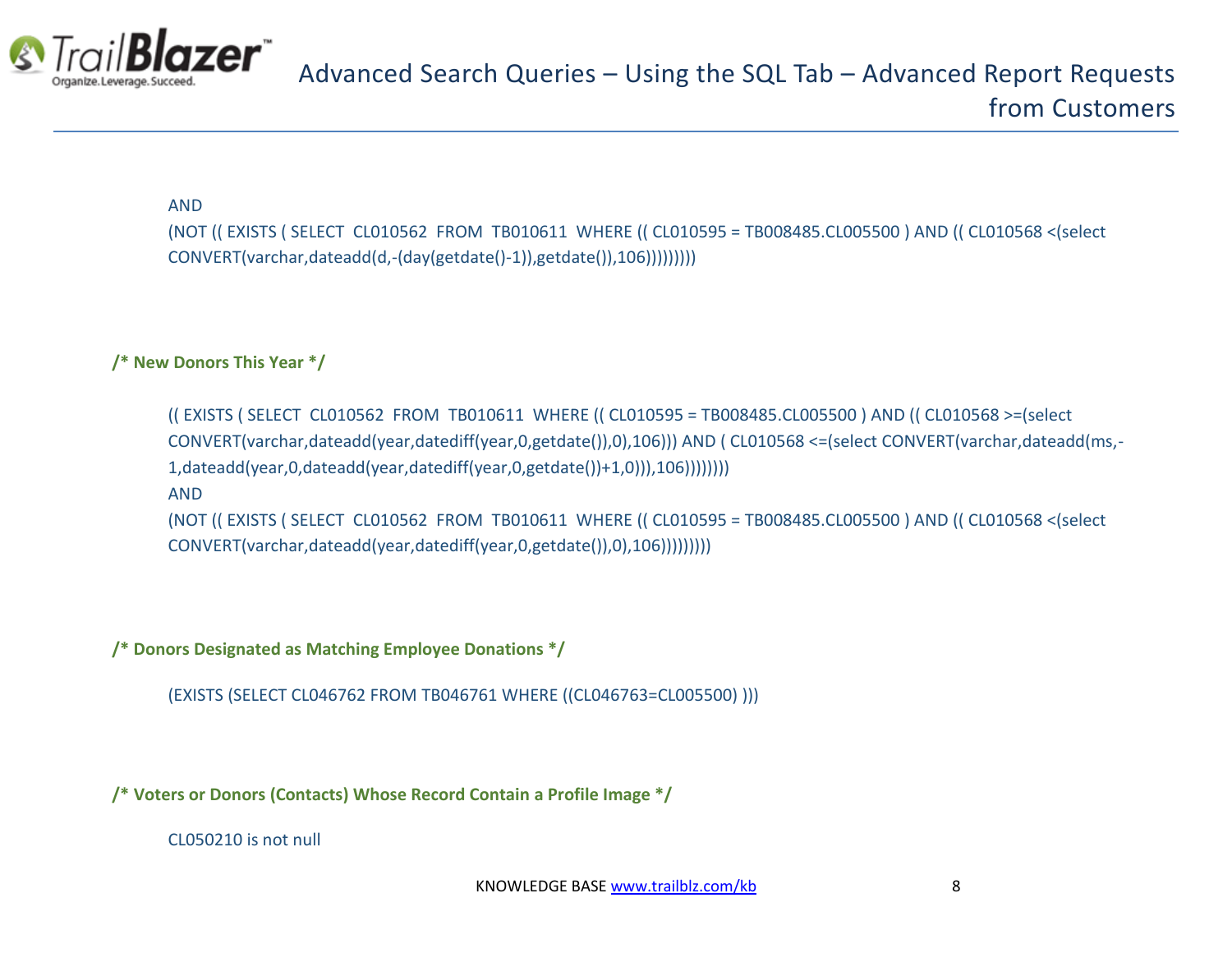

**/\* Voters or Donors with ANY Relationship Defined \*/**

(EXISTS (SELECT CL043217 FROM TB043206 WHERE (CL043217=CL005500)))

**/\* Voters having More than One Lawn Sign Record (Could be Multiple Locations or Could Be Multiple Elections) \*/**

(Select count(\*) from tb009955 WHERE (CL009957=TB008485.CL005500)) >1

**/\* Voters or Donors (Contacts) having More than One Address Assigned \*/**

(SELECT COUNT (\*) FROM tb044698 WHERE CL044743=CL005500) >= 2

**/\* Variations on Voters/Donors (Contacts) either Having or Not Having an Address \*/**

-- **Home** Address Exists:

CL044757 IS NOT NULL

-- **Work** Address Exists:

CL044758 IS NOT NULL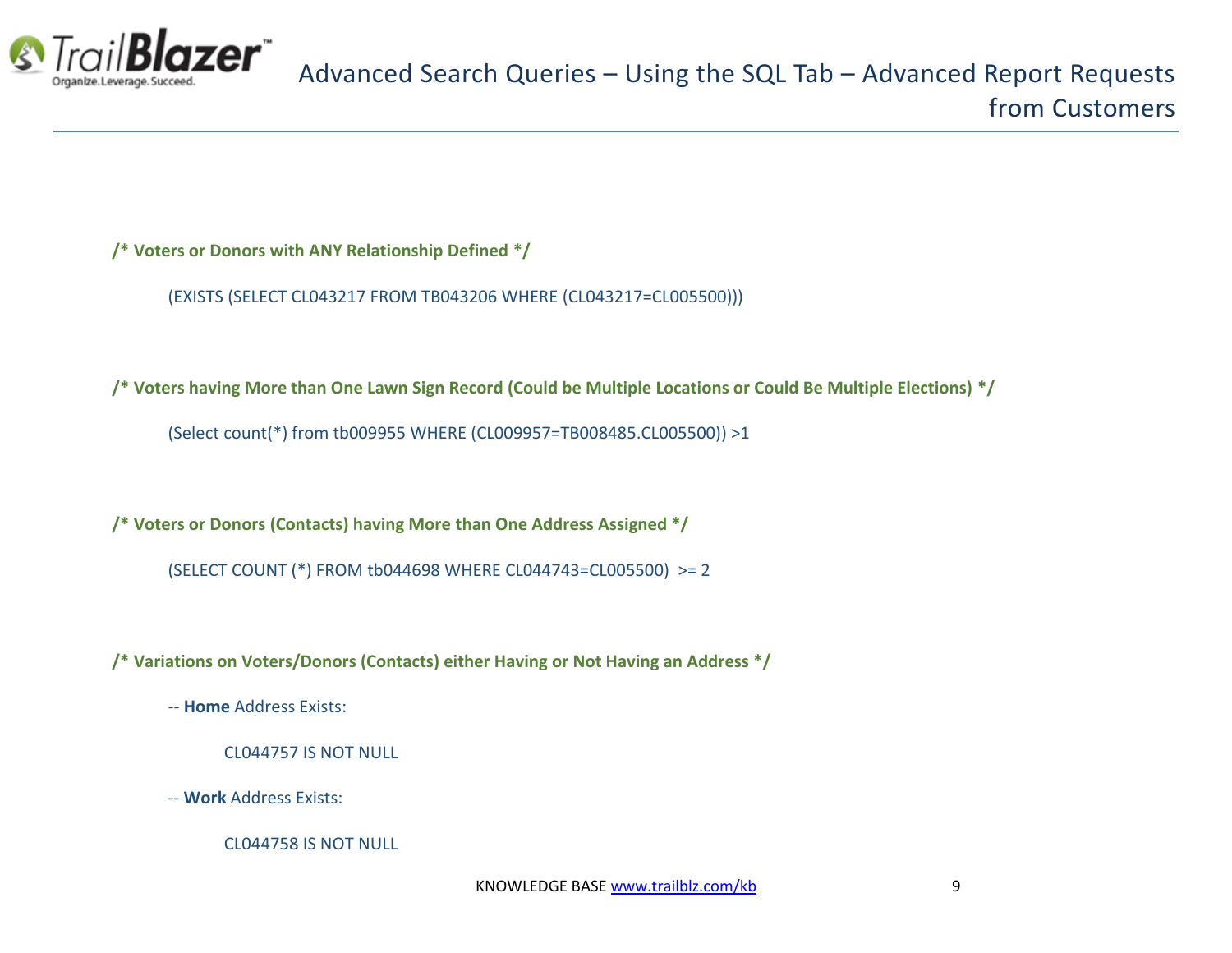

-- **No** Address:

| (CL044757 IS NULL AND CL044758 IS NULL) |  |  |  |
|-----------------------------------------|--|--|--|
|-----------------------------------------|--|--|--|

-- **No Mailing** or No **Default Display**, but Does **Have Either Home** or **Work Address**

(addressmailingid is null or addressdefaultdisplayID is null) and (addressmainhomeid is not null or addressmainworkid is not null)

*-- Yes, even though the query above does not reference CLxxxxxx and TBxxxxxx values, it will still work.*

**/\* Address Exists and Must Contain a Street, City, State, and Zip \*/**

-- Address Must Exist

( CL044757 IS not NULL or CL044758 IS not NULL )

and

-- And Address Must be Complete (Default Display)

(EXISTS (SELECT \* FROM TB044698 INNER JOIN TB044697 ON CL044699=CL044741 WHERE (((((((CL044707 > '') AND (CL044700 > '')) AND (CL044706 > '')) AND (CL044709 > '')) AND (CL044743=TB008485.CL005500))) AND (CL044787= 0) AND (CL044786=1)) ))

*-- This query can also be used as a NOT condition where you are looking for people with incomplete addresses.*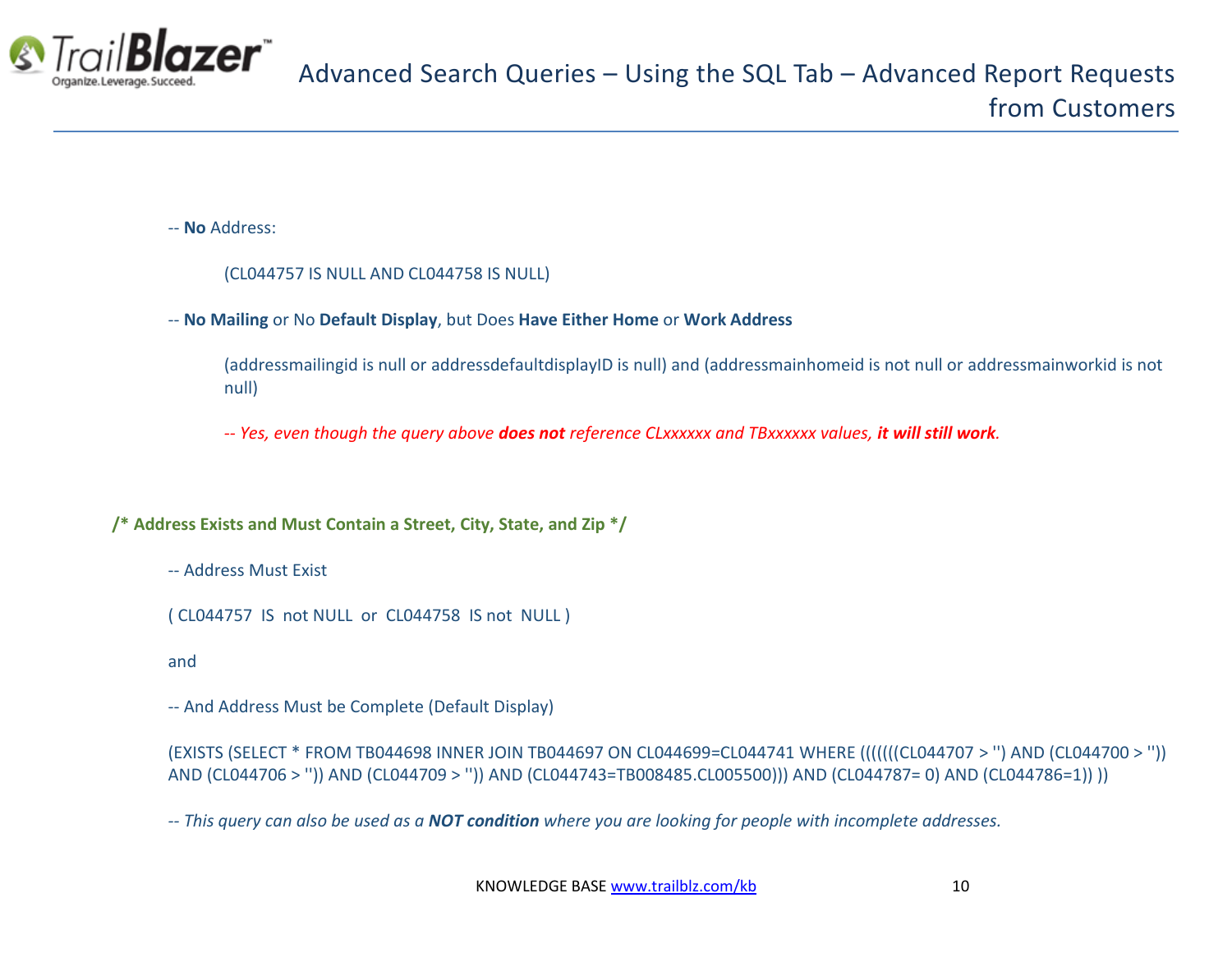

**/\* Search for Home ID Not Matching Voter Main Home ID \*/**

```
(EXISTS (SELECT * FROM TB044698 INNER JOIN TB044697 ON CL044699=CL044741 WHERE ((((CL044699 <> CL044757) AND 
(CL044743=CL005500)) AND (CL044790=1)) AND (CL044787= 0))))
```
-- These can cause a problem for [FEC reporting](http://www.trailblz.com/kb/?action=list&cat=4) when the address flags are not set correctly.

**/\* Voters or Donors who have a Note on ANY Attribute \*/**

((SELECT COUNT (\*) FROM TB043304 WHERE ((TB043304.CL043307=TB008485.CL005500) AND ( CL043308 <> ''))) >= 1)

**/\* Voters or Donors Who Have Contributed In The Last 365 Days (Rolling) \*/**

(EXISTS ( SELECT CL010562 FROM TB010611 WHERE ((( CL010595 = TB008485.CL005500 ) AND cl010568 > Convert(datetime, Convert(int, GetDate()-365 )) ))))

*-- The 365 can be changed to any value. You may want those who contributed in the past 30 days or 180 days as examples.*

*-- This will NOT give you the amounts. You would use th[e Format](http://www.trailblz.com/kb/?action=view&kb=272&cat=1) button for that information.*

**/\* Who Are My NEW Contributors This Week (Month, Quarter, Year) \*/**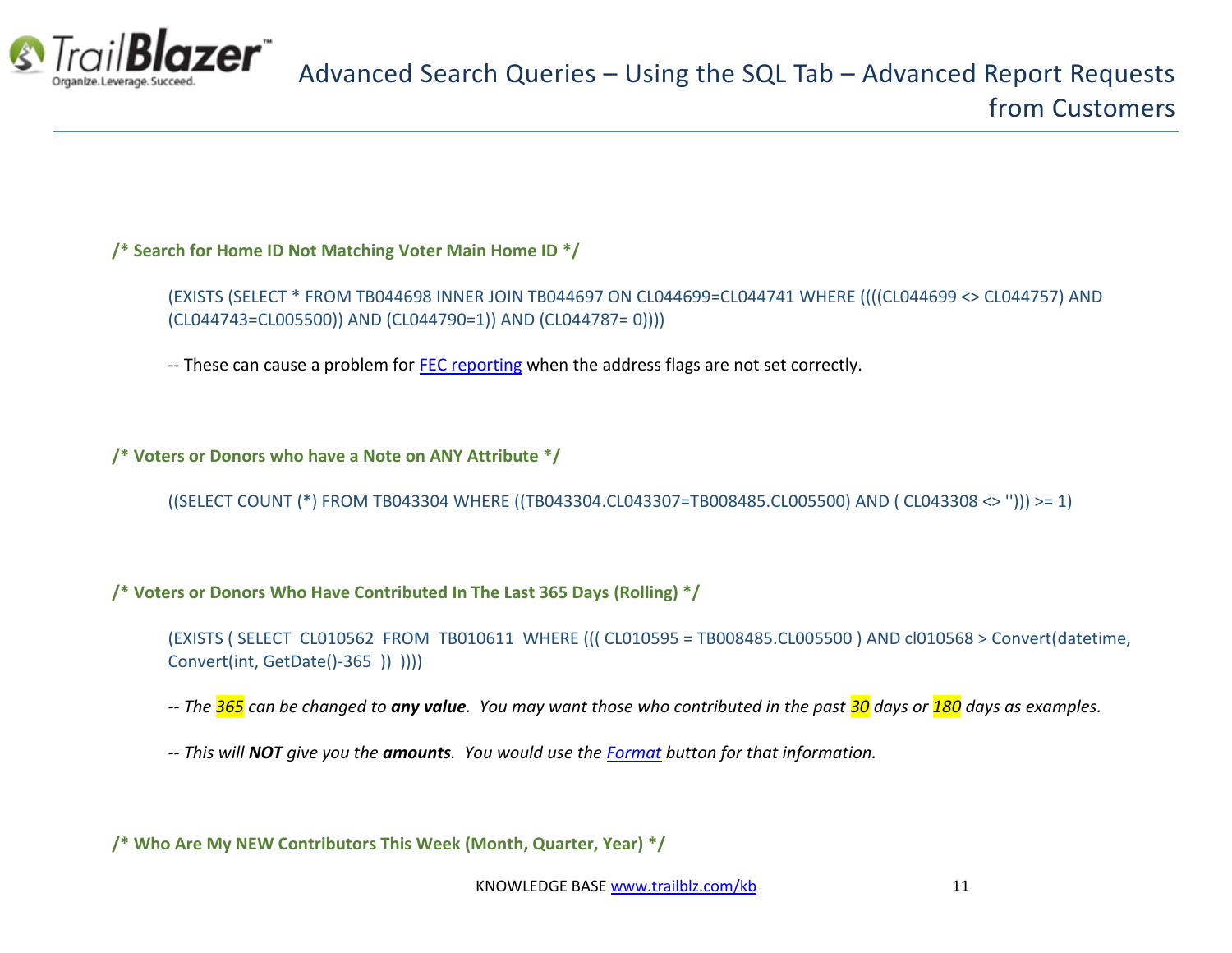

((EXISTS (SELECT CL010562 FROM TB010611 WHERE (((CL010595=TB008485.CL005500) AND CL010796 IN (1)) AND ((CL010568>= Convert(datetime, Convert(int, GetDate()-7 )) ) )))) AND (NOT (EXISTS (SELECT CL010562 FROM TB010611 WHERE (((CL010595=TB008485.CL005500) AND CL010796 IN (1)) AND ((CL010568< Convert(datetime, Convert(int, GetDate()-7 )) )))))))

*-- When saved as a [Favorite,](http://trailblz.com/kb/?action=view&kb=204&cat=1) you can always find your new donors with a single click. The number 7 can be set to any value.*

*-- NOTE – time is meaningful. This query looks at the TIME the contribution was made as well as the date.*

**/\* Voters/Donors Who Are Subscribed to Email But Are Not Enabled For Sending \*/**

((((TB008485.CL009873 > '') AND (TB008485.CL009902=1)) OR ((TB008485.CL009907 > '') AND (TB008485.CL009908=1))) AND (  $CL046318 = 0$ )

**/\* Voters/Donors (Contacts) Who Did NOT Attend an Event After Initial RSVP \*/**

(EXISTS (SELECT CL011282 FROM TB011278 WHERE ((CL011284=TB008485.CL005500) and cl047188= 47219 )))

```
/*
cl047188= 47219 = No
cl047188= 47218 = Yes
cl047188= 47220 = Maybe
*/
```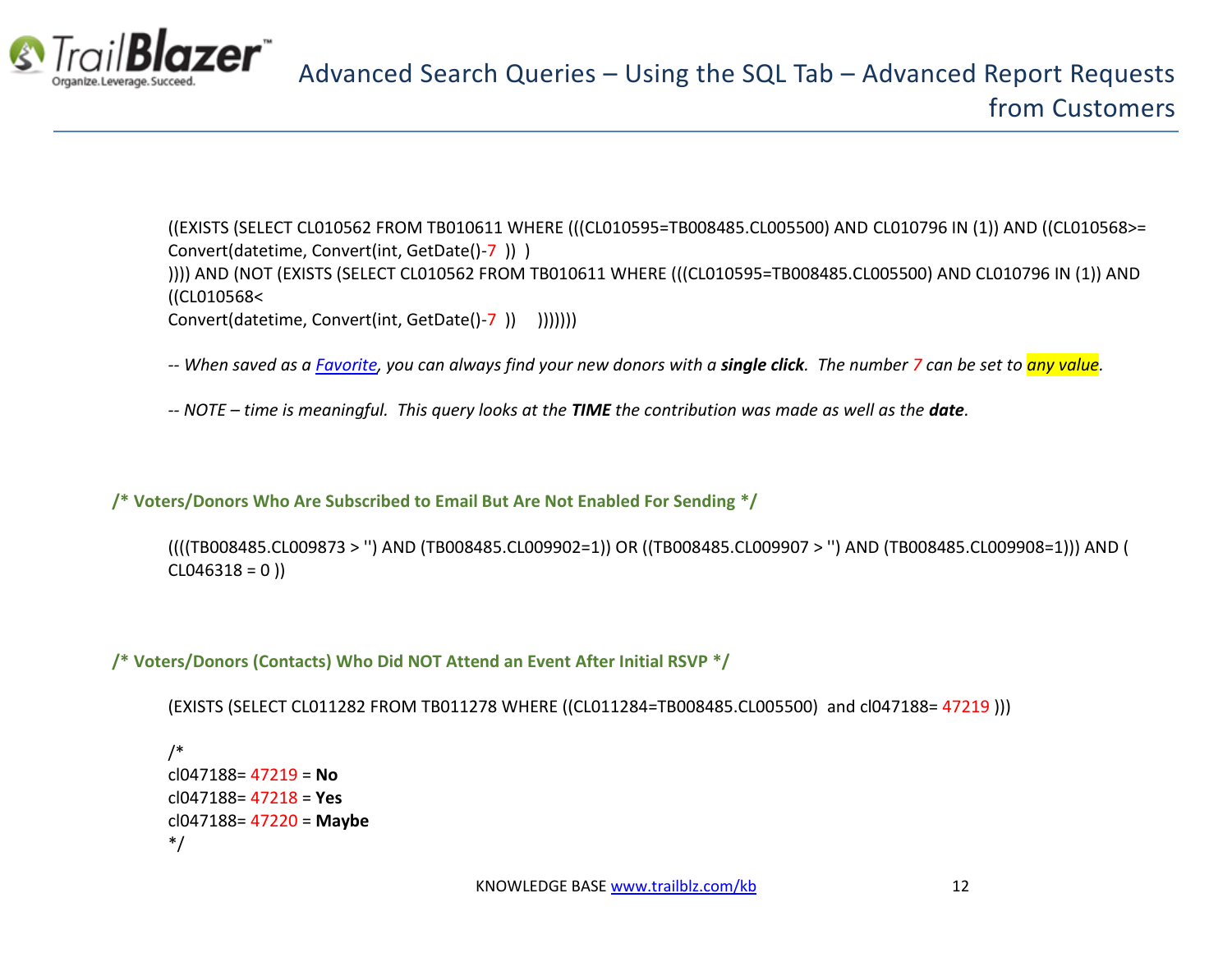

-- If you want to find those who **DID** attend, change the 47219 to 47218 as shown in the comments above. This query would normally be used in addition to the Events tab since it will query ALL events for actual attendance assignments. --

**/\* Multi-Person Households Where There Are LEAST Two People Of The Same Party \*/**

This query assumes you have previously run the [Create Households Records](http://trailblz.net/?action=view&kb=213&cat=1) process from the **System Manager->Tools** menu. This query ignores single member households.

( SELECT COUNT ( CL005500 ) FROM TB005498 WHERE ((( CL005529 = 'REP' ) AND CL005500 IN ( SELECT CL005500 FROM TB005498 WHERE ( CL008443 = CL008472 ))))) >= 2

*-- REP is republican, DEM is democrat, you can modify this as needed (you may have other part types as well). You may need to use the party drop down to see what other party values you would like to use – you can find these under the General > Profile tab. --*

#### **/\* Multi-Person Households Where There Are At LEAST Two People Older Than 60 \*/**

The dates need to be adjusted to accommodate the day you are running this query. The date is referenced 3 times:

( SELECT COUNT ( TB005498.CL005500 ) FROM TB005498 WHERE TB005498.CL008443 = TB008485.CL008443

KNOWLEDGE BAS[E www.trailblz.com/kb](http://www.trailblz.com/kb) 13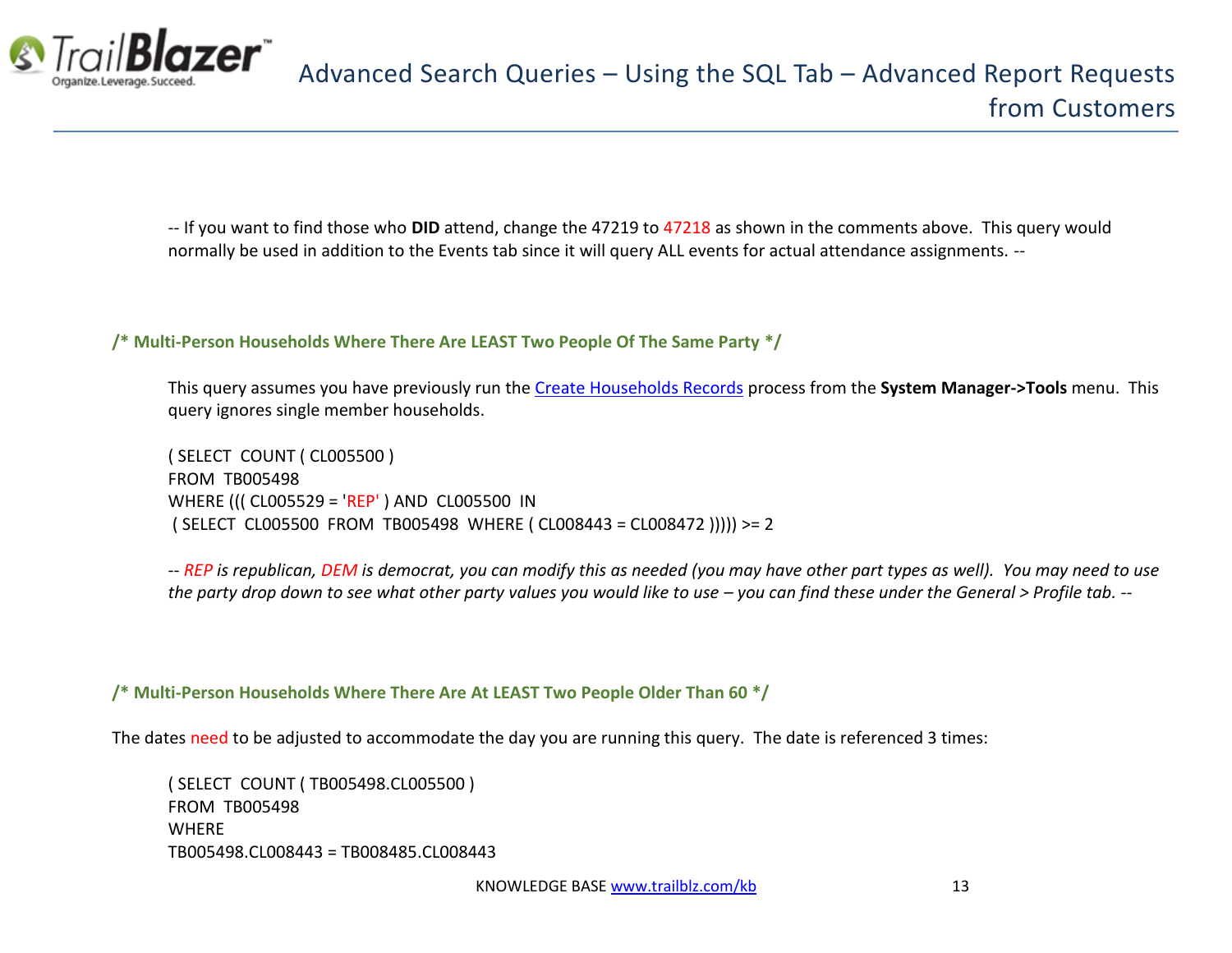

```
and
((
(TB008485.CL005528 <= '02/15/1953')
and (TB005498.CL005528 <= '02/15/1953')
AND CL005500 IN 
( SELECT CL005500 FROM TB005498 WHERE ( CL008443 = CL008472 ) and (TB008485.CL005528 <= '02/15/1953') 
 )
)) 
) > = 2
```
**/\* Households Contributed One Year, Not the Next, and Have No Open Pledges \*/**

This is a long query broken into parts.

The reddish block says the HOUSEHOLD has to have contributed in 2010.

The orange blocks the HOUSEHOLD did NOT contribute in 2011.

The purple block says the HOUSEHOLD has NO open pledges.

```
((((( SELECT SUM ( CL010666 )
FROM TB010611
WHERE ((( CL010796 <= 1 ) AND CL010595 IN
( SELECT CL005500 FROM TB005498 WHERE ( CL008443 = CL008472 )))
-- HH contribution of at least $50 in the year 2010
AND ((( CL010568 >= '01/01/2010' ) AND ( CL010568 < '1/1/2011' )))))> 50 ) AND
```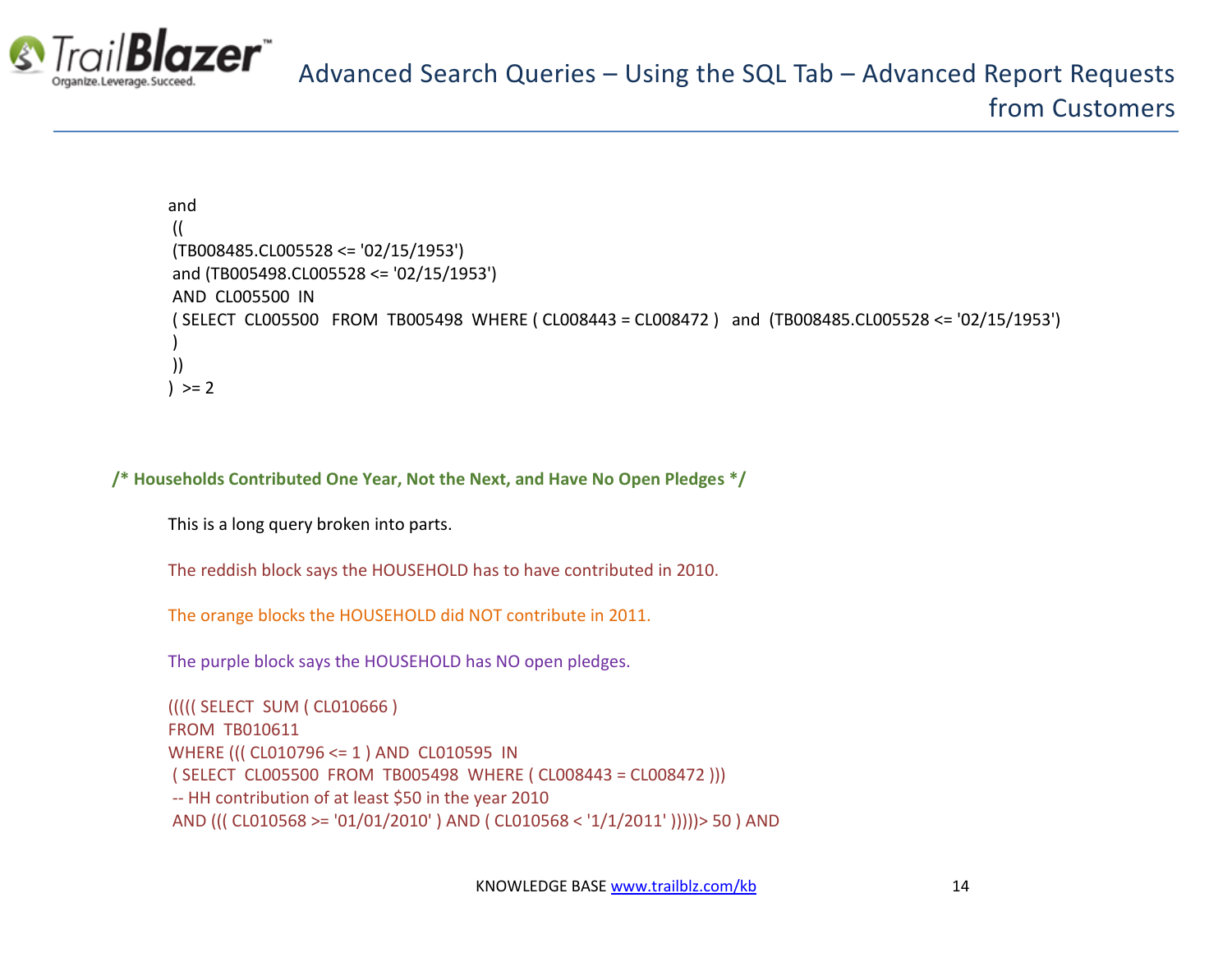

( -- HH has NO contributions in 2011 ( SELECT COUNT ( CL010666 ) FROM TB010611 WHERE ((( CL010796 <= 1 ) AND CL010595 IN ( SELECT CL005500 FROM TB005498 WHERE ( CL008443 = CL008472 ))) AND  $(((\text{CL010568} > = '01/01/2011') \text{ AND } (\text{CL010568} < '1/1/2012' ))))) = 0))$ 

AND (NOT ( -- HH has NO open pledges ( EXISTS ( SELECT \* FROM TB005498 AS TB046336 WHERE (( EXISTS ( SELECT CL044006 FROM TB044002 LEFT OUTER JOIN TB044001 ON CL043998 = CL044007 WHERE (( CL044008 = CL005500 ) AND (( CASE WHEN (( CL044056 = 0 ) OR ( CL044056 <> CL046023 )) THEN 1 ELSE 0 END )= 1 )))) AND ( TB046336.CL008443 = CL008472 ))))))) AND (NOT ((SELECT COUNT (\*) FROM TB043184 WHERE ((CL043183=CL005500) AND CL043180 IN (1))) >= 1)))

-- In **Trail Blazer** once the above is inserted, it would look like this: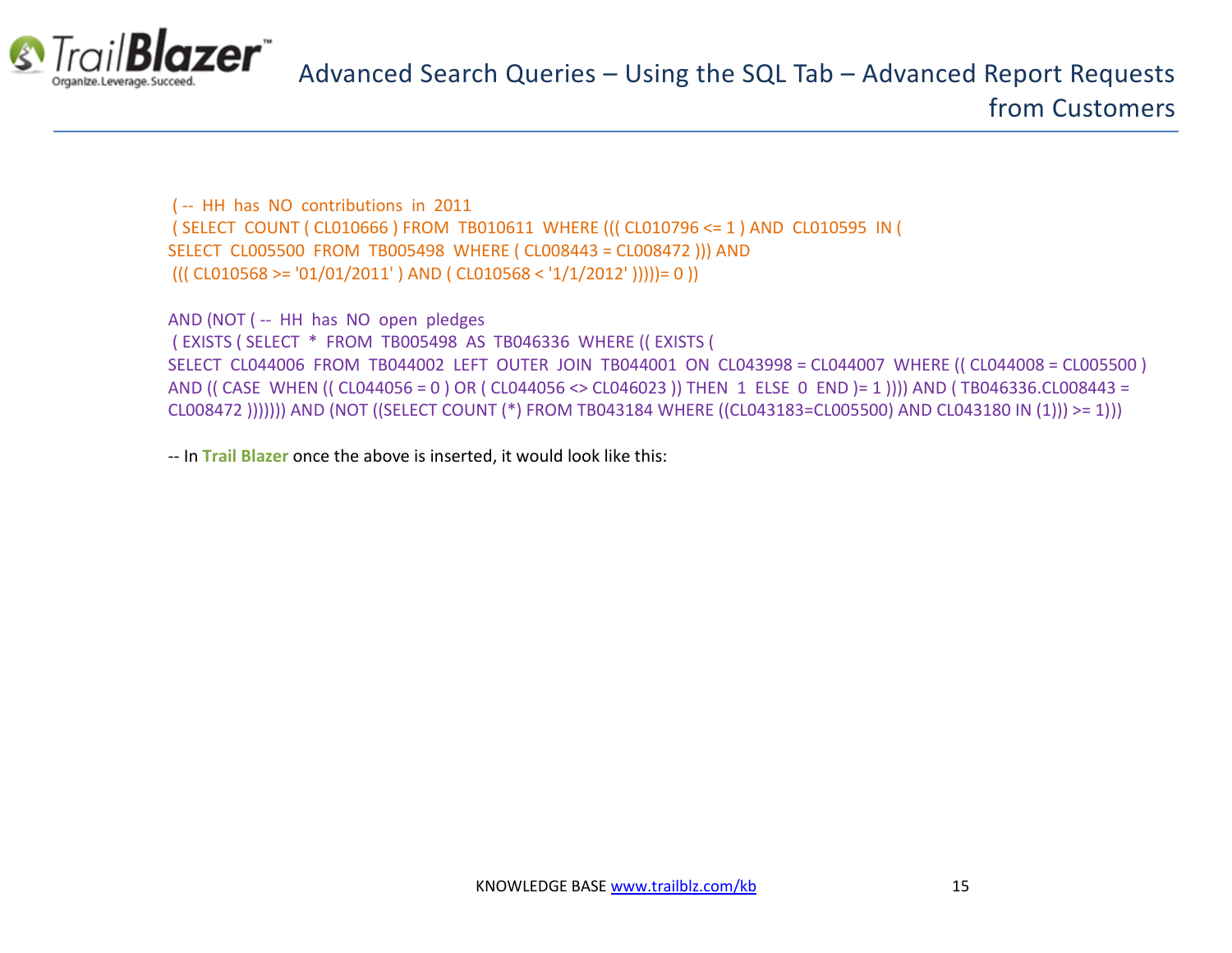

### Long SQL Query: Households Contributed One Year, Not the Next, and Have No Open Pledges

| <b>n</b> Settings Help                                                                                                                                                                                                                                                                                                                                                                       |           |                                           |                             |                              |                  |                                                                                                                                                                                                                                         |                        |                                                                                                                        |          |                    |              |             |                |
|----------------------------------------------------------------------------------------------------------------------------------------------------------------------------------------------------------------------------------------------------------------------------------------------------------------------------------------------------------------------------------------------|-----------|-------------------------------------------|-----------------------------|------------------------------|------------------|-----------------------------------------------------------------------------------------------------------------------------------------------------------------------------------------------------------------------------------------|------------------------|------------------------------------------------------------------------------------------------------------------------|----------|--------------------|--------------|-------------|----------------|
| <b>Application Menu</b><br>$\ll$                                                                                                                                                                                                                                                                                                                                                             |           |                                           |                             |                              |                  |                                                                                                                                                                                                                                         |                        |                                                                                                                        |          |                    |              |             |                |
| e i e                                                                                                                                                                                                                                                                                                                                                                                        | $\bullet$ |                                           |                             |                              |                  |                                                                                                                                                                                                                                         |                        |                                                                                                                        |          |                    |              |             |                |
| $\equiv$<br><b>Tasks</b>                                                                                                                                                                                                                                                                                                                                                                     |           |                                           |                             |                              |                  |                                                                                                                                                                                                                                         |                        | Favorites   General   Address   Household   Attribute   Canvass   Relation   Contribute   Pledge   Event   Sales   Log |          | Admi SQL           |              |             |                |
| $\triangleright$ $\boxed{\cdots}$ Dashboard<br>$\triangleright$ $\mathbb{Q}_3$ Organization<br>Calendar/Tasks<br>$\triangleright$ $\bigcirc$ Canvassing<br>⊿ Contact<br><b>BE</b> Contacts<br>Addresses<br>Households<br><b>BE</b> Contact Relationships<br>Contributions/Pledges<br><b>Product Sales</b><br>$\triangleright$ $\bullet$ Logs<br>$\triangleright$ $\mathbb{C}$ Communications |           | 0<br>₩                                    |                             | $ CLO43180$ IN $(1))$ >= 1)) |                  | CL005500 ) AND (( CASE WHEN (( CL044056 = 0 ) OR ( CL044056   ^<br><> CL046023 )) THEN 1 ELSE 0 END )= 1 )))) AND (<br>TB046336.CL008443 = CL008472 ))))))) AND (NOT ((SELECT<br>COUNT (*) FROM TB043184 WHERE ((CL043183=CL005500) AND |                        |                                                                                                                        |          |                    |              |             |                |
| <b>Financial</b><br><b>Qa System Manager</b>                                                                                                                                                                                                                                                                                                                                                 |           |                                           | Contacts [96 records found] |                              |                  |                                                                                                                                                                                                                                         |                        |                                                                                                                        |          |                    |              |             |                |
|                                                                                                                                                                                                                                                                                                                                                                                              |           | $\overline{\mathbf{v}}$                   | ID                          | Title                        | <b>Last Name</b> | $\triangle$ First Name                                                                                                                                                                                                                  | <b>Address</b><br>Type | Street                                                                                                                 | Street 2 | City               | <b>State</b> | Zip<br>Code | Home<br>Phone  |
|                                                                                                                                                                                                                                                                                                                                                                                              |           |                                           | $\boxed{2}$ 9372            |                              |                  | <b>Big Brother Big</b>                                                                                                                                                                                                                  | $\mathbf{0}$           |                                                                                                                        |          |                    |              |             |                |
|                                                                                                                                                                                                                                                                                                                                                                                              |           | $\overline{\mathbf{v}}$                   | 9305                        |                              |                  | <b>BNA Foundation</b>                                                                                                                                                                                                                   | 0                      |                                                                                                                        |          |                    |              |             |                |
|                                                                                                                                                                                                                                                                                                                                                                                              |           | $\overline{\mathsf{v}}$                   | 13680                       |                              | Abrahamson       | Kylie                                                                                                                                                                                                                                   | 1                      | 901 8th St S                                                                                                           |          | Moorhead           | <b>MN</b>    | 56560       |                |
|                                                                                                                                                                                                                                                                                                                                                                                              |           | $\overline{\mathbf{v}}$                   | 58                          |                              | Ahn              | Jung                                                                                                                                                                                                                                    | $\overline{1}$         | 1600 Westview Dr                                                                                                       |          | <b>Hastings</b>    | <b>MN</b>    | 55033       | (651) 437-8325 |
|                                                                                                                                                                                                                                                                                                                                                                                              |           | $\sqrt{2}$                                | 59                          |                              | Ahn              | <b>Richard</b>                                                                                                                                                                                                                          | 1                      | 1600 Westview Dr                                                                                                       |          | <b>Hastings</b>    | MN           | 55033       | (651) 437-8325 |
|                                                                                                                                                                                                                                                                                                                                                                                              |           | $\overline{\mathbf{v}}$                   | 88                          |                              | Ali              | Zulfigar                                                                                                                                                                                                                                | $\mathbf{1}$           | 7633 Everest Ln N                                                                                                      |          | <b>Maple Grove</b> | <b>MN</b>    | 55311       | (763) 420-9810 |
|                                                                                                                                                                                                                                                                                                                                                                                              |           | $\overline{\mathbf{v}}$<br>$\overline{1}$ | 13628                       |                              | Anderson         | Susan                                                                                                                                                                                                                                   | $\mathbf{1}$           | 4140 Rivershore Dr S                                                                                                   |          | Moorhead           | <b>MN</b>    | 56560       |                |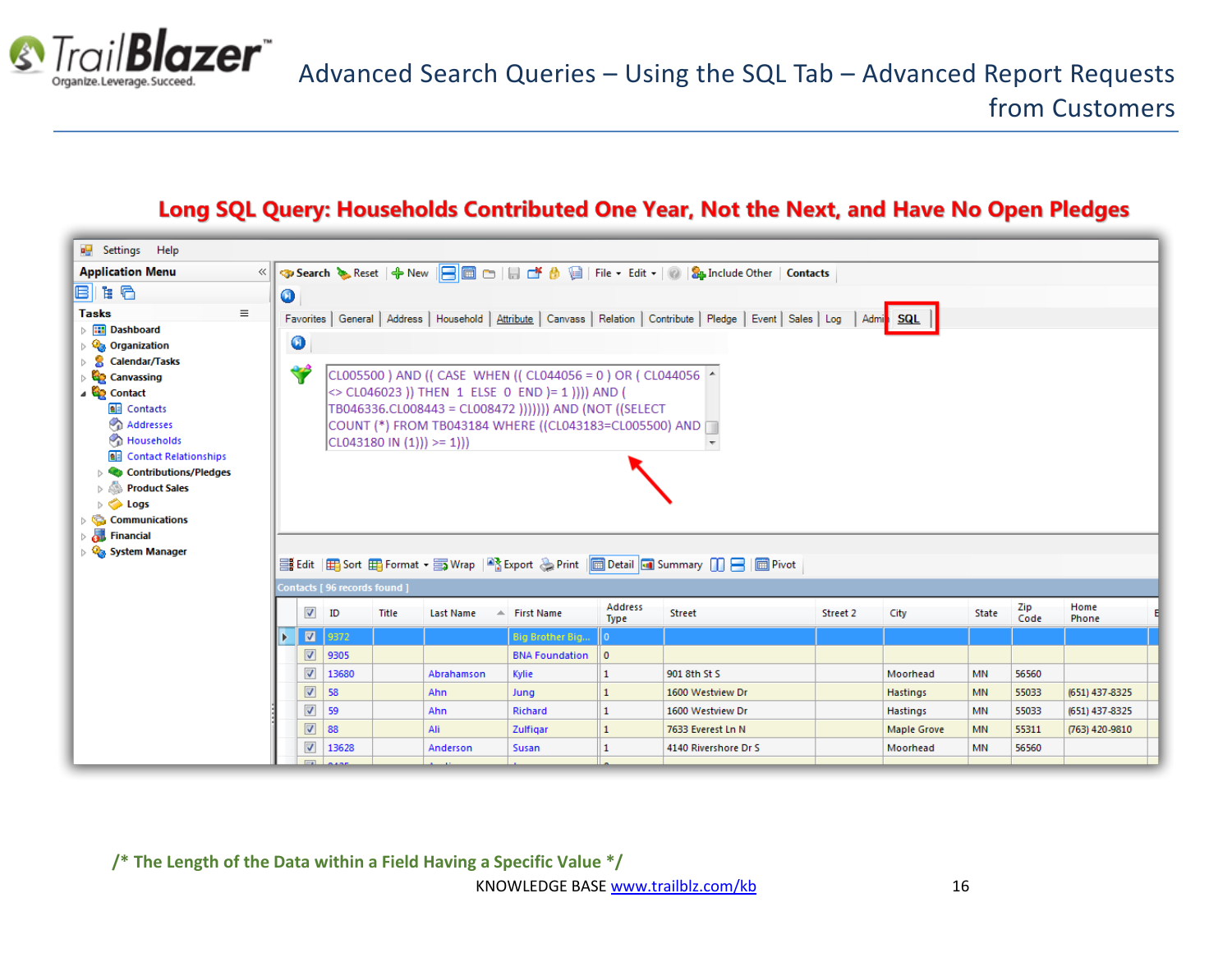

#### This will work on **any** \***text field\***.

-- You may be looking for all people with **last names** that are 10 characters:

Len(lastname) = 10

-- If you were looking for those with very long last names (often hyphenated) you could do this:

Len(lastname) > 15

-- Maybe you want to find people whose middle names are more than just an initial:

Len(middlename) > 1

# **Queries from the Contributions List**

The following queries are entered from the **Contributions** list item under **Contributions/Pledges**: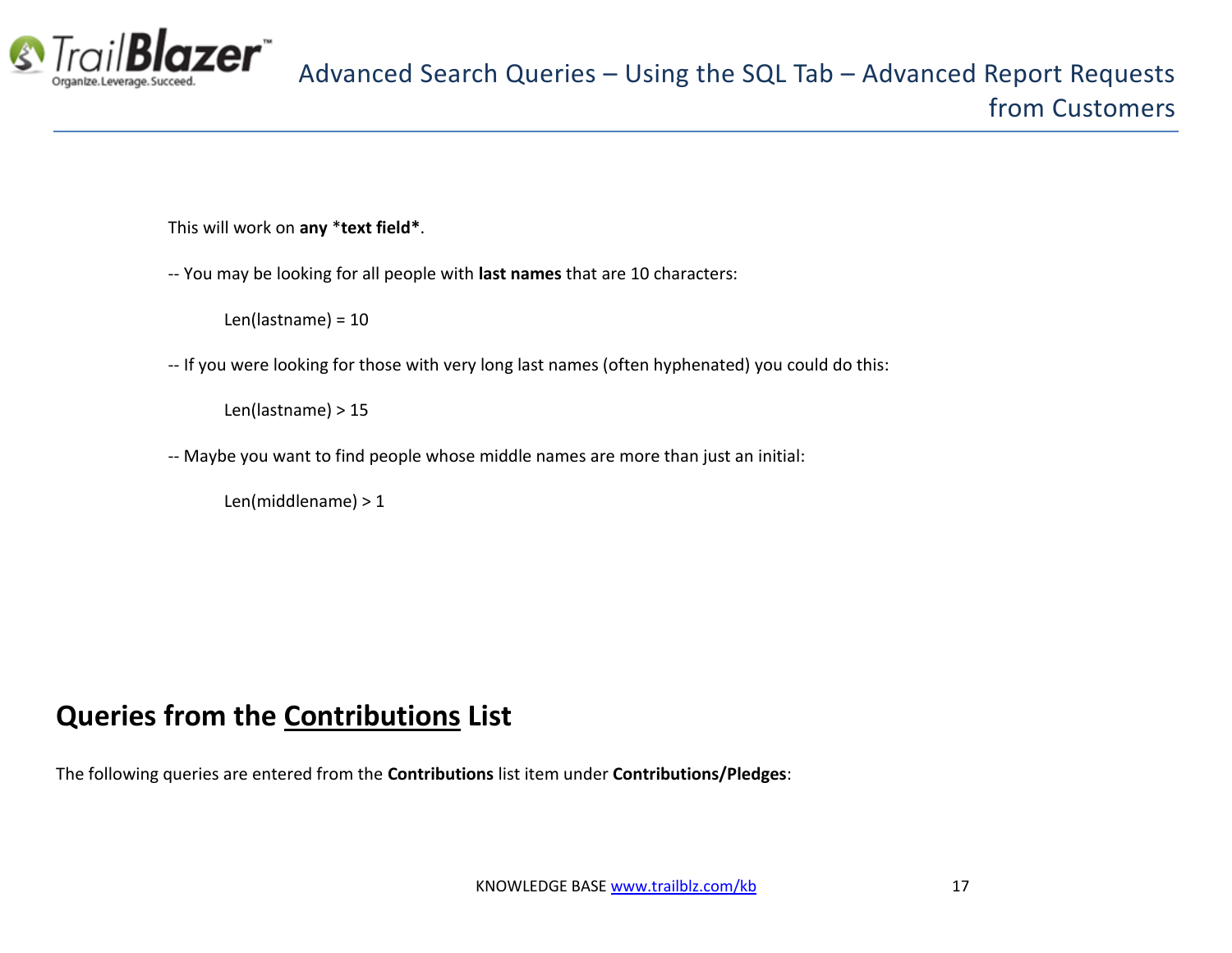

| (3) Trail Blazer Version 6.2.6355.26043 Demo Nonprofit Joel - [Contributions]                                            |                       |                         |    |                                   |               |                                                                                                        |                | <b>SHOP</b> | <b>Supporting</b> |     |                      |                 | $\Rightarrow$ | $ -$          | $\mathbf{x}$ |
|--------------------------------------------------------------------------------------------------------------------------|-----------------------|-------------------------|----|-----------------------------------|---------------|--------------------------------------------------------------------------------------------------------|----------------|-------------|-------------------|-----|----------------------|-----------------|---------------|---------------|--------------|
| Settings<br>Help                                                                                                         |                       |                         |    |                                   |               |                                                                                                        |                |             |                   |     |                      |                 |               |               | $   \times$  |
| <b>Application Menu</b><br>$\ll$                                                                                         |                       |                         |    |                                   |               | <b>◆ Search ◆ Reset   ◆ New   日 圖 □   目 □ 1 曲 】 File +</b> Edit +   ●   Apply to Pledge <mark>:</mark> |                |             |                   |     | <b>Contributions</b> |                 |               |               |              |
| e e e                                                                                                                    | 0                     |                         |    |                                   |               |                                                                                                        |                |             |                   |     |                      |                 |               |               |              |
| $\equiv$<br><b>Tasks</b>                                                                                                 |                       |                         |    |                                   |               | Favorites   General   Memory/Honor   Other   Gateway   Contact   SQL                                   |                |             |                   |     |                      |                 |               |               |              |
| $\triangleright$ <b><math>\boxed{11}</math></b> Dashboard                                                                |                       |                         |    |                                   |               |                                                                                                        |                |             |                   |     |                      |                 |               |               |              |
| $\triangleright$ $\mathcal{Q}_0$<br>Organization                                                                         |                       | 0                       |    |                                   |               |                                                                                                        |                |             |                   |     |                      |                 |               |               |              |
| Calendar/Tasks<br>> 8                                                                                                    |                       |                         |    |                                   |               |                                                                                                        |                |             |                   |     |                      |                 |               |               |              |
| $\triangleright$ $\bigcirc$ Canvassing                                                                                   |                       | ❤                       |    |                                   |               |                                                                                                        |                |             |                   |     |                      |                 |               |               |              |
| ⊿ Contact                                                                                                                |                       |                         |    |                                   |               |                                                                                                        |                |             |                   |     |                      |                 |               |               |              |
| <b>BE</b> Contacts                                                                                                       |                       |                         |    |                                   |               |                                                                                                        |                |             |                   |     |                      |                 |               |               |              |
| Addresses<br>Households                                                                                                  |                       |                         |    |                                   |               |                                                                                                        |                |             |                   |     |                      |                 |               |               |              |
| <b>BE</b> Contact Relationships                                                                                          |                       |                         |    |                                   |               |                                                                                                        |                |             |                   |     |                      |                 |               |               |              |
| 4 Contributions/Pledges                                                                                                  |                       |                         |    |                                   |               |                                                                                                        |                |             |                   |     |                      |                 |               |               |              |
| Contributions <                                                                                                          |                       |                         |    |                                   |               |                                                                                                        |                |             |                   |     |                      |                 |               |               |              |
| Contribution Allocations                                                                                                 |                       |                         |    |                                   |               |                                                                                                        |                |             |                   |     |                      |                 |               |               |              |
| Contribution Matches                                                                                                     |                       |                         |    |                                   |               |                                                                                                        |                |             |                   |     |                      |                 |               |               |              |
| Contribution Notifications                                                                                               |                       |                         |    |                                   |               |                                                                                                        |                |             |                   |     |                      |                 |               |               |              |
| <b>S</b> Pledges                                                                                                         |                       |                         |    |                                   |               |                                                                                                        |                |             |                   |     |                      |                 |               |               |              |
| S Pledges, Detail                                                                                                        | $\leftarrow$          |                         |    |                                   |               |                                                                                                        | $\mathbb{H}^*$ |             |                   |     |                      |                 |               |               | b.           |
| Thank You Letter - Contributions                                                                                         |                       |                         |    |                                   |               | 들 Edit   田 Sort 田 Format • n Wrap   약 Export A Print   田 Pivot                                         |                |             |                   |     |                      |                 |               |               |              |
| <b>Reports</b><br>$\triangleright$<br>Product Sales                                                                      |                       |                         |    |                                   |               |                                                                                                        |                |             |                   |     |                      |                 |               |               |              |
| Logs<br>Þ                                                                                                                |                       |                         |    | Contributions [ 0 records found ] |               |                                                                                                        |                |             |                   |     |                      |                 |               |               |              |
| $\triangleright$ $\mathbb{C}$ Communications                                                                             |                       |                         |    |                                   |               |                                                                                                        |                |             |                   |     | Applied              | Open            |               | Thank         | Than         |
| $\triangleright$ $\frac{1}{60}$ Financial                                                                                |                       | $\overline{\mathbf{v}}$ | ID | Date                              | Contact<br>ID | Last<br>Name                                                                                           | First<br>Name  | MI          | Amount            |     | Against              | Pledges<br>[Per | Deposited     | You<br>Letter | You          |
| <b>System Manager</b>                                                                                                    |                       |                         |    |                                   |               |                                                                                                        |                |             |                   |     | Pledges              | Contact]        |               | Sent          | Date         |
|                                                                                                                          | $\boldsymbol{\Sigma}$ | $\overline{0}$          |    |                                   |               |                                                                                                        |                |             |                   | .00 | .00.                 | .00.            | 0             | $\circ$       |              |
| $\equiv$<br><b>Open Windows</b>                                                                                          |                       |                         |    |                                   |               |                                                                                                        |                |             |                   |     |                      |                 |               |               |              |
| $\begin{array}{c} \begin{array}{c} \text{if } \mathbf{a} \in \mathbf{0} \text{ and } \mathbf{a} \end{array} \end{array}$ |                       |                         |    |                                   |               |                                                                                                        |                |             |                   |     |                      |                 |               |               |              |
| <b>Hill</b> Start Page                                                                                                   |                       |                         |    |                                   |               |                                                                                                        |                |             |                   |     |                      |                 |               |               |              |
| Contributions                                                                                                            |                       |                         |    |                                   |               |                                                                                                        |                |             |                   |     |                      |                 |               |               |              |
|                                                                                                                          |                       |                         |    |                                   |               |                                                                                                        |                |             |                   |     |                      |                 |               |               |              |
|                                                                                                                          |                       |                         |    |                                   |               |                                                                                                        |                |             |                   |     |                      |                 |               |               |              |
|                                                                                                                          |                       |                         |    |                                   |               |                                                                                                        |                |             |                   |     |                      |                 |               |               |              |
|                                                                                                                          |                       |                         |    |                                   |               |                                                                                                        |                |             |                   |     |                      |                 |               |               |              |
|                                                                                                                          |                       |                         |    |                                   |               |                                                                                                        |                |             |                   |     |                      |                 |               |               |              |
|                                                                                                                          |                       |                         |    |                                   |               |                                                                                                        |                |             |                   |     |                      |                 |               |               |              |
|                                                                                                                          |                       |                         |    |                                   |               |                                                                                                        |                |             |                   |     |                      |                 |               |               |              |
|                                                                                                                          |                       |                         |    |                                   |               |                                                                                                        |                |             |                   |     |                      |                 |               |               |              |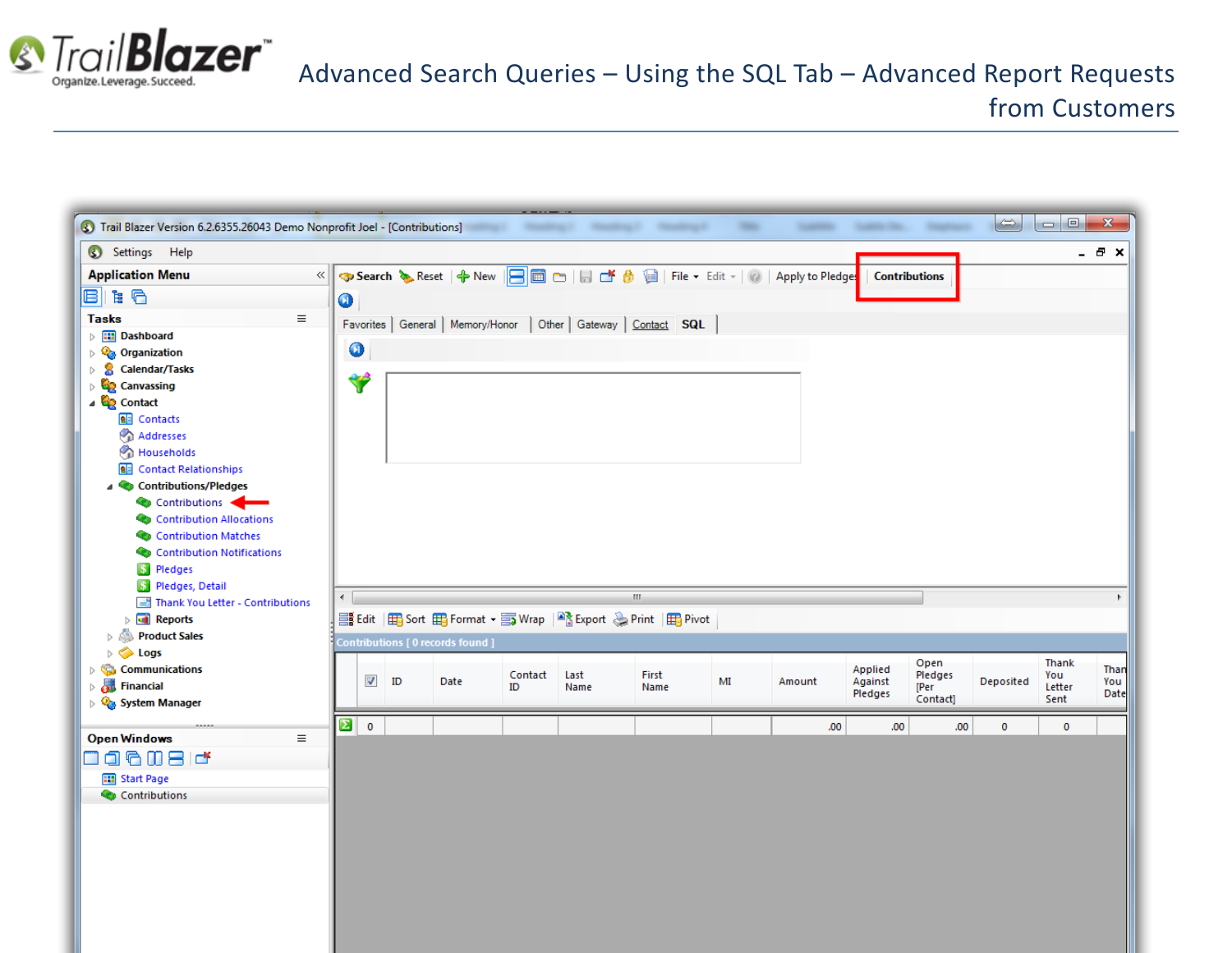

**/\* Find those Donors Who have MULTIPLE Donations Awaiting a Thank You Letter \*/**

(( SELECT COUNT ( \* ) FROM TB010611 AS TB047927 WHERE TB047927.CL010595 = TB008485.CL005500 AND TB047927.CL011184 = 0  $>1$  ) and (CL011184= 0)

*-- If you then select the NOT condition, these donors will be EXCLUDED so you may run your thank you's on the remaining SINGLE contribution donors.*

**/\* Find those Donors Who have a SINGLE Donation Awaiting a Thank You Letter \*/**

(( SELECT COUNT ( \* ) FROM TB010611 AS TB047927 WHERE TB047927.CL010595 = TB008485.CL005500 AND TB047927.CL011184 = 0  $= 1$  ) and (CL011184= 0)

**/\* Find Donors who have Multiple Contributions for a Particular Date Range \*/**

((((TB010611.CL010568>=

-- this is the starting date (**do not delete** the apostrophe's):

'01/01/2012' )) AND ((TB010611.CL010568<

-- this is one day AFTER the ending date (**do not delete** the apostrophe's):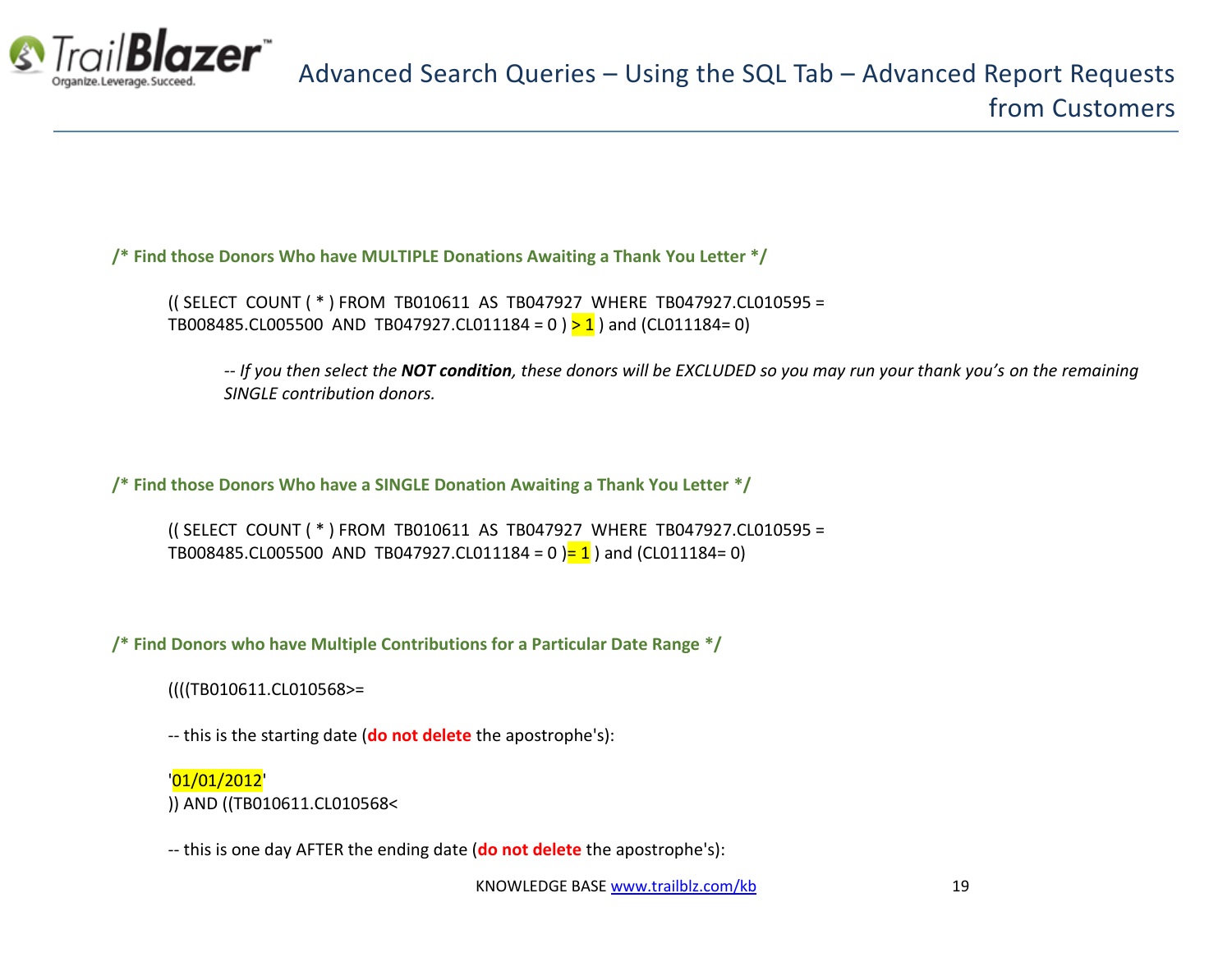

#### '01/01/2013'

))) AND (( SELECT COUNT ( \* ) FROM TB010611 AS TB047927 WHERE TB047927.CL010595 = TB008485.CL005500 AND ((( TB047927.CL010568 >=

-- the SAME starting date is repeated here (**do not delete** the apostrophe's):

'01/01/2012' ) AND ( TB047927.CL010568 <

-- the same ending date is repeated here (**do not delete** the apostrophe's):

'01/01/2013'

))))> 1 ))

*-- Modify the dates in yellow above to meet your query needs.*

### **Queries from the Addresses list**

The following queries are entered from the **Addresses** list: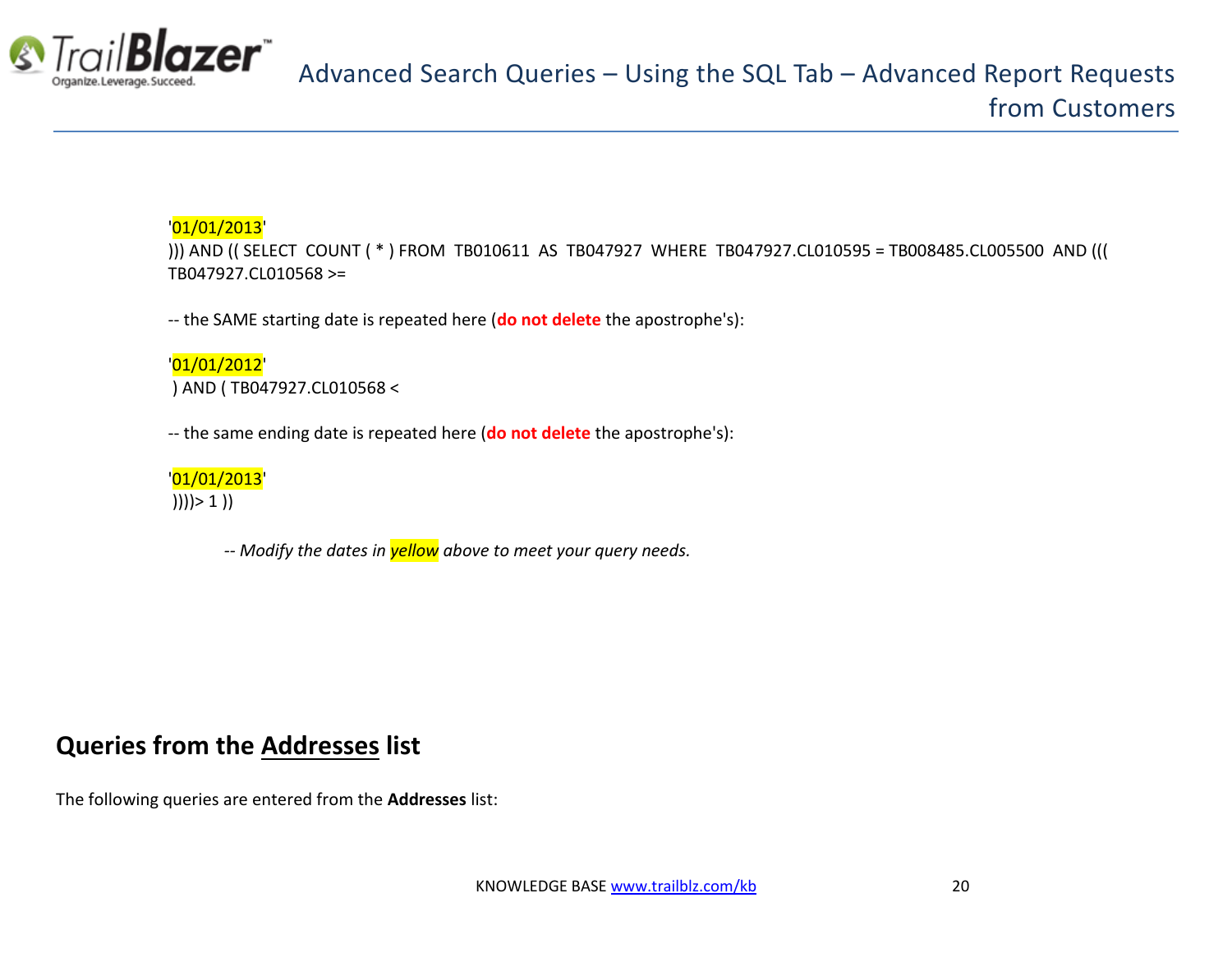

# SQL queries from the Addresses list.

| <b>n</b> Settings Help                                                                                                                                                                                          |                                                                                                                                           |
|-----------------------------------------------------------------------------------------------------------------------------------------------------------------------------------------------------------------|-------------------------------------------------------------------------------------------------------------------------------------------|
| <b>Application Menu</b><br>$\ll$                                                                                                                                                                                | ◆ Search ◆ Reset   ← New   日 圖 □   目 □ 台 圓   File ・ Edit ・   ©<br><b>Address List</b>                                                     |
| e i e                                                                                                                                                                                                           | 0                                                                                                                                         |
| <b>Tasks</b><br>$\equiv$<br>$\triangleright$ $\boxed{11}$ Dashboard<br>$\triangleright$ $\mathbf{Q}_0$ Organization<br>Calendar/Tasks<br>2<br>⊳<br>Canvassing<br>⊿ Contact                                      | Favorites   Address   District   User   Contact (Any)  <br><b>SQL</b><br>0<br>Y                                                           |
| <b>BE</b> Contacts<br>Addresses<br>⊛<br>Households<br><b>Contact Relationships</b><br>83<br><b>Contributions/Pledges</b><br>爲<br><b>Product Sales</b><br>Þ<br><b>Logs</b><br>Communications<br>$\triangleright$ |                                                                                                                                           |
| $\triangleright$ $\overline{ab}$<br><b>Financial</b><br>▷ ♀ <mark>⊙</mark> System Manager                                                                                                                       | 들 Edit   田 Sort 田 Format • n Wrap   활 Export ۞ Print   田 Pivot<br>Address List [ 0 records found ]                                        |
|                                                                                                                                                                                                                 | Address Address<br><b>Use</b><br>Zip<br>Code<br>$\sqrt{2}$<br><b>Street</b><br>State<br>Nation<br>Street 2<br>City<br>ID<br>Type<br>Count |
|                                                                                                                                                                                                                 | Σ<br>0<br>$\mathbf{0}$                                                                                                                    |
|                                                                                                                                                                                                                 |                                                                                                                                           |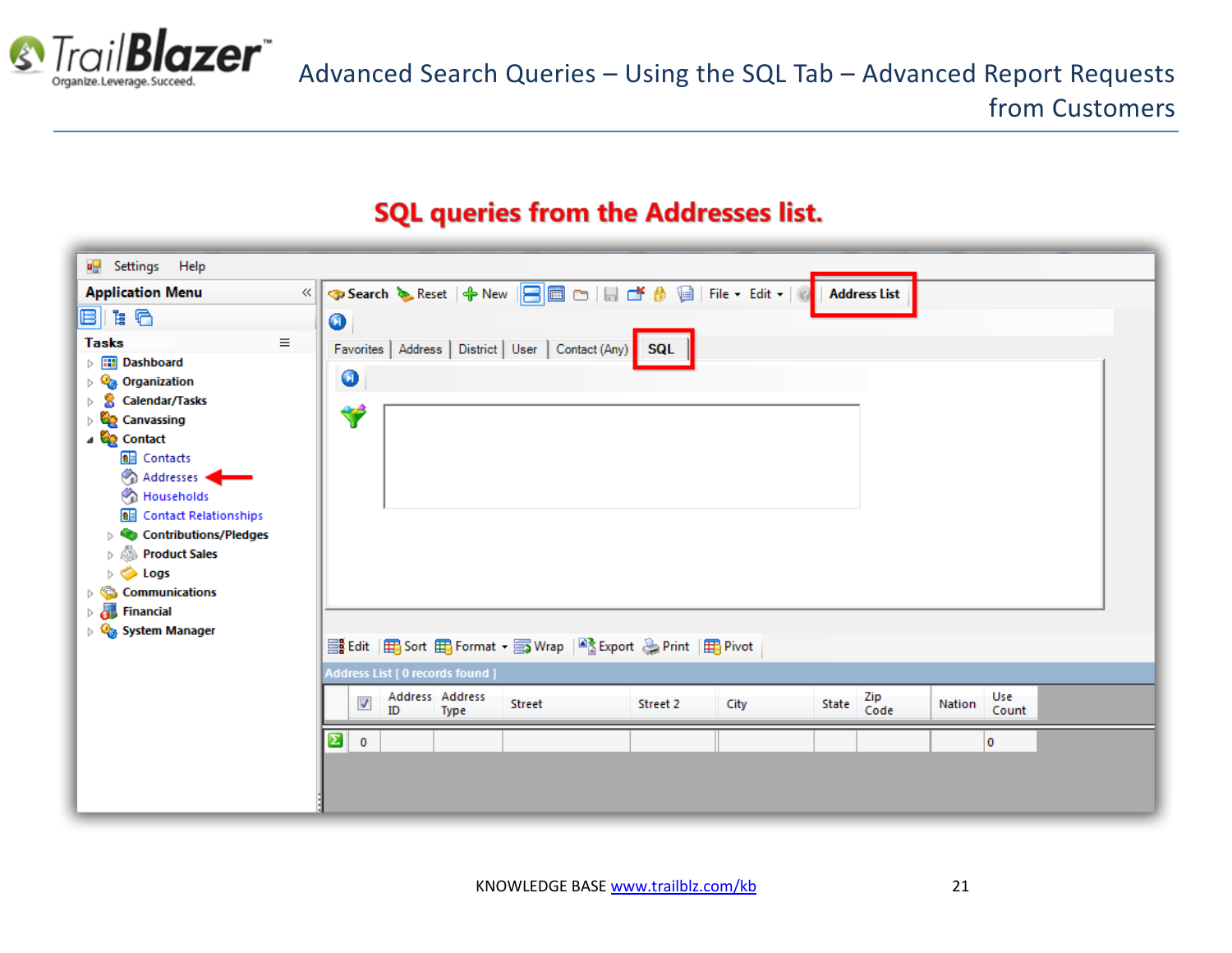

**/\* 9-digit Zip Codes Missing the Dash (-) Symbol \*/**

Len(TB047772.CL044709)= 9 and (TB047772.CL044709) not like '%-%'

*-- Be sure to run this from the ADDRESSES list query panel. It will find any address records that are the full 9 digit zip, but missing the separating dash (-).*

Take a look at the **related resources** below for links to other useful articles and videos.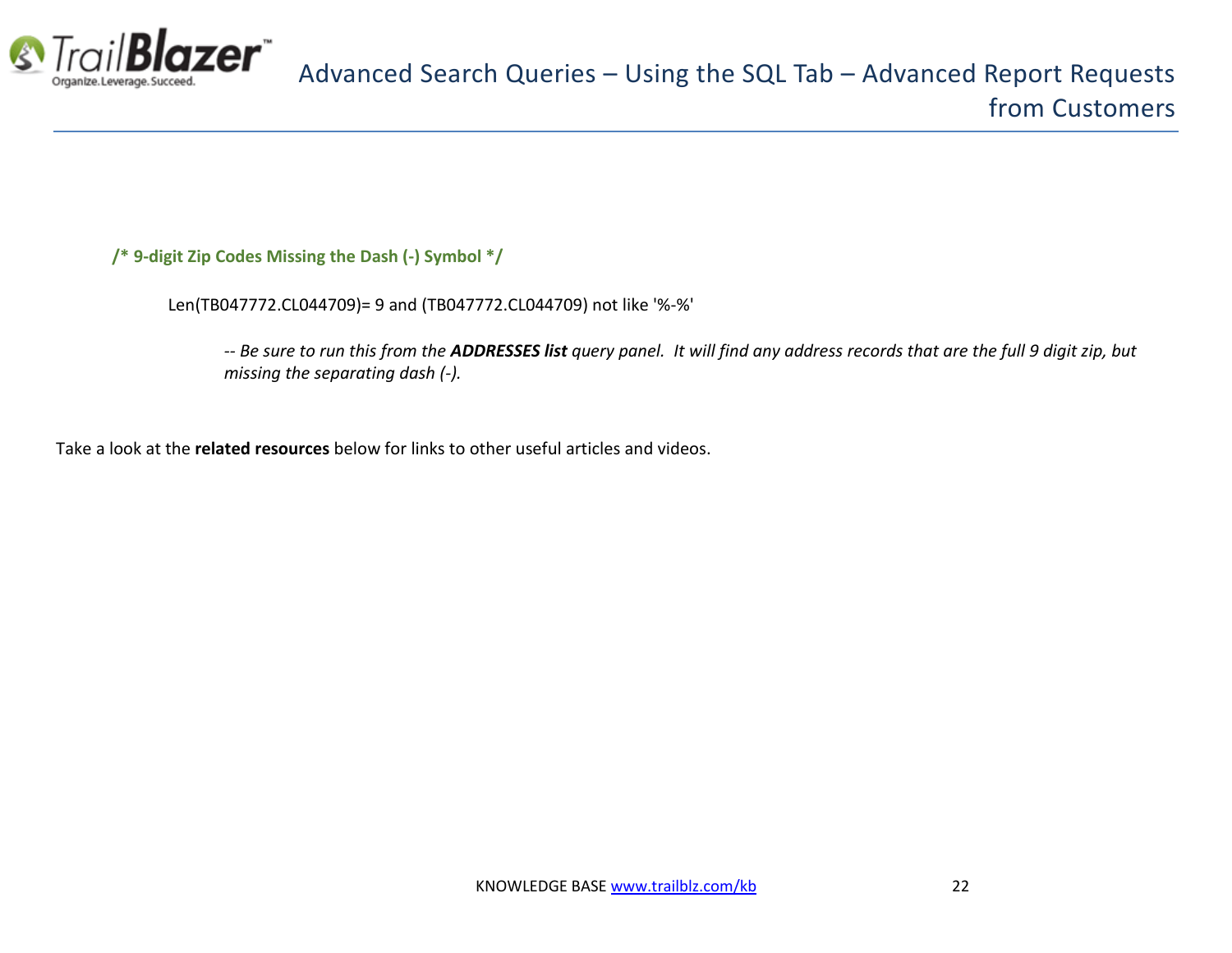



- YouTube Channel
- Knowledge Base Articles
- 3rd Party Resources

## **Related Resources**

- **Article:** [Save and Load a Search Query as a \(Dynamic\) Search Favorite](http://www.trailblz.com/kb/?action=view&kb=204&cat=1)
- **Article:** [Creating and Saving Default Formats for Reporting with the Grid](http://www.trailblz.com/kb/?action=view&kb=272&cat=1)

**Article:** [SQL Wildcards](http://www.trailblz.com/kb/?action=view&kb=115&cat=1)

- **Article:** [How do I find a record where I am unsure of the spelling?](http://www.trailblz.com/kb/?action=view&kb=80&cat=1)
- **Article:** [Building a Search Query for 'First Time Donors' THIS Year –](http://www.trailblz.com/kb/?action=view&kb=1359&cat=1) Save and Load it as a Favorite & Add it to your Dashboard
- **Article:** How to Use the New Dashboard Features [Adding Graphs and Metrics with Drag-and-Drop](http://www.trailblz.com/kb/?action=view&kb=320&cat=1)
- **Article:** [How to Create a Donor LYBUNT Search Query \(Donors Who Gave Last Year But Unfortunately Not This Year\) and How to Save and Load it as](http://www.trailblz.com/kb/?action=view&kb=195&cat=1)  [a Favorite](http://www.trailblz.com/kb/?action=view&kb=195&cat=1)
- **Article:** [How to Delete or Rename a Saved Search Favorite \(Query\)](http://www.trailblz.com/kb/?action=view&kb=185&cat=1)

KNOWLEDGE BAS[E www.trailblz.com/kb](http://www.trailblz.com/kb) 23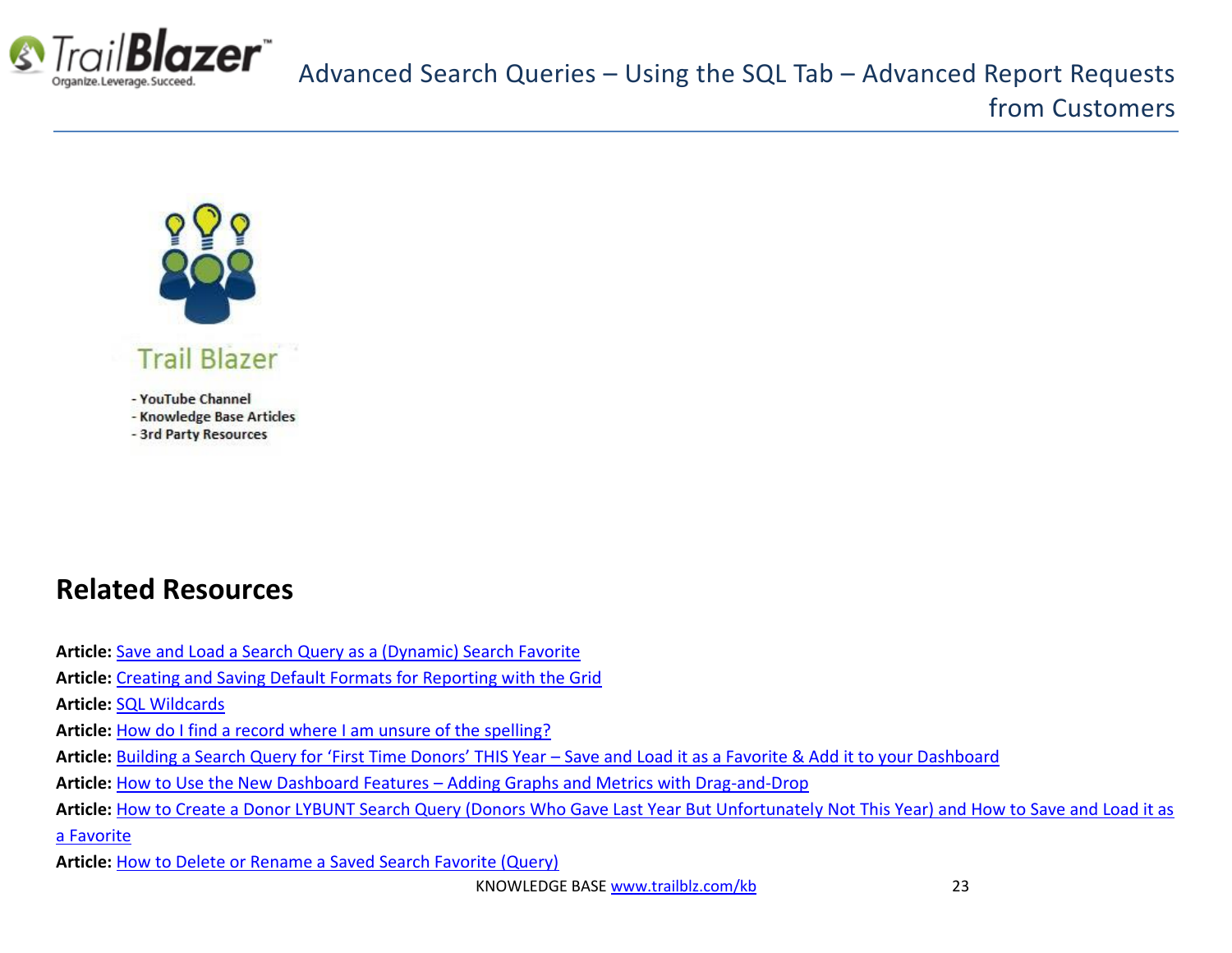

**Article:** Search Query – [New Donors This Month, and This Year \(Primarily for Nonprofits\)](http://www.trailblz.com/kb/?action=view&kb=1376&cat=1) **Article:** [Query and Report for Monthly Recurring Donations](http://www.trailblz.com/kb/?action=view&kb=1380&cat=1) – Nonprofit Only **Article:** [How to Run a Household Export of Contact \(Voter/Donor\) Data to a .CSV Spreadsheet](http://www.trailblz.com/kb/?action=view&kb=41&cat=1) **Article:** [Querying by Email](http://www.trailblz.com/kb/?action=view&kb=135&cat=1) **Video:** [Filter Using New Date Controls](https://www.youtube.com/watch?v=DcdB1BKOF7A) **Video:** Reporting 102 – [Quick Reports and Export](https://www.youtube.com/watch?v=zeQO4kmKTQg) **Video:** [Favorites Deleting Saved Queries](https://www.youtube.com/watch?v=zIzAqQT06l8) **Video:** [Search Tool Strip Enhancements](https://www.youtube.com/watch?v=Fu1nSGvHN-8)

- **Trail Blazer Live Support**
	- $\odot$  **Phone:** 1-866-909-8700
	- **Email:** [support@trailblz.com](mailto:support@trailblz.com)
	- **Facebook:** <https://www.facebook.com/pages/Trail-Blazer-Software/64872951180>
	- **Twitter:** <https://twitter.com/trailblazersoft>

*\* As a policy we require that you have taken our intro training class before calling or emailing our live support team.*

*[Click here](http://trailblz.com/Support/Learning/Events.aspx) to view our calendar for upcoming classes and events. Feel free to sign up other members on your team for the same training.*